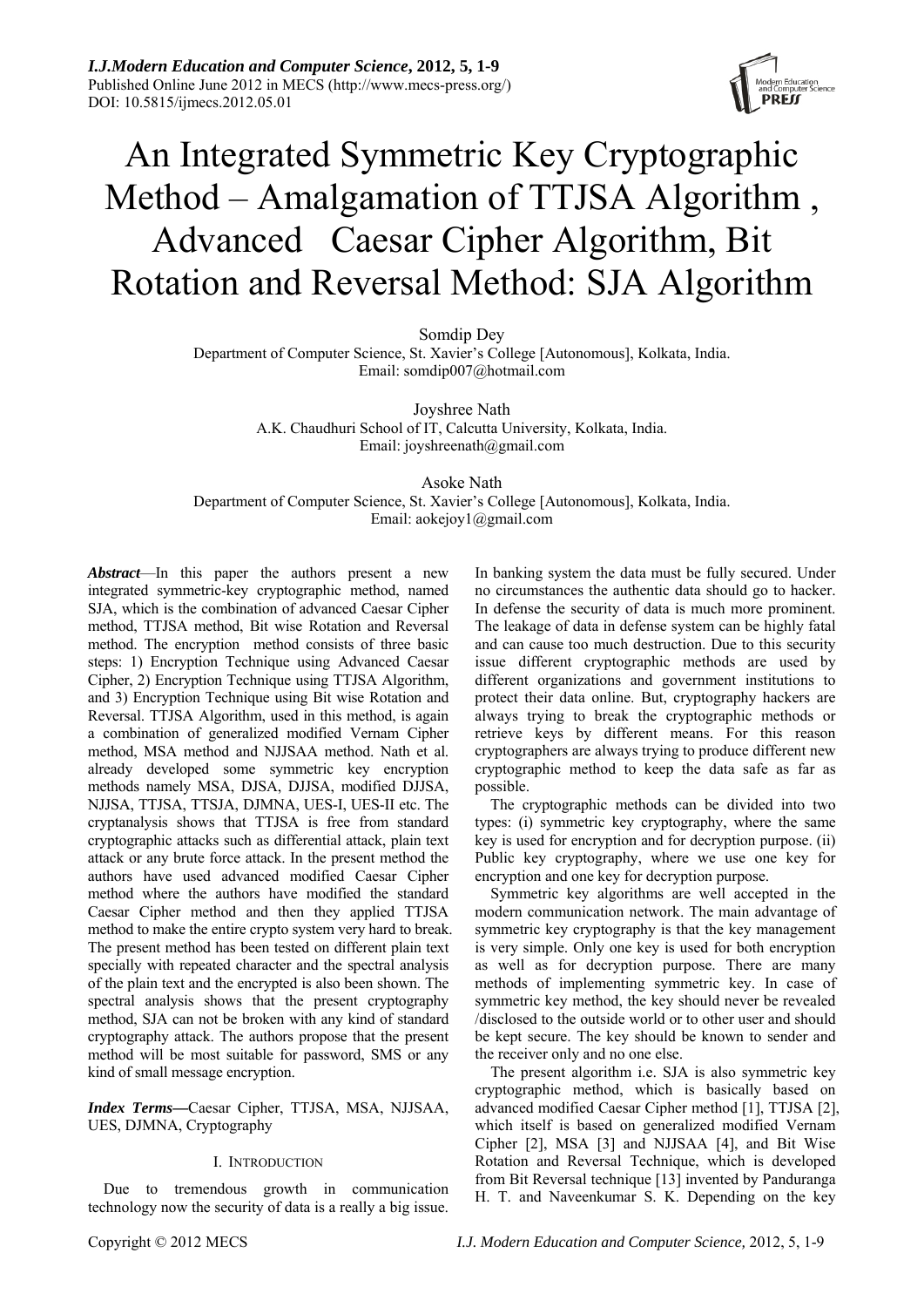entered by the user the functions of generalized modified Caesar Cipher and TTJSA are called randomly and then executed, and at last Bit Wise Rotation and Reversal technique will be executed on the final step to make the encryption more strong. In the present paper we have also introduced multiple encryption as well as multiple decryption method.

## II. ALGORITHM USED IN THE PRESENT WORK

In this method the authors apply a advanced form of Caesar Cipher [1] cryptographic method. In cryptography, a Caesar cipher, also known as a Caesar's cipher or the shift cipher or Caesar's code or Caesar shift, is one of the simplest and basic known encryption techniques. It is a type of replacement cipher in which each letter in the plaintext is replaced by a letter with a fixed position separated by a numerical value used as a "key". But, in this method, SJA, any character (ASCII value 0-255) are not separated by a fixed numerical value, in fact it is a variable numerical value, which is dependent on a nonlinear polynomial function.

This present method is achieved by executing following two methods in random:

- (i) ENCRYPT THE DATA USING GENERALIZED MODIFIED CAESAR CIPHER METHOD
- (ii) ENCRYPT DATA USING TTJSA METHOD
- (iii) ENCRYPT THE DATA USING BIT WISE ROTATION REVERSAL TECHNIQUE

In the present method, SJA, the user enters a secret key called as password and from that key we generate unique codes, which are successively used to encrypt the message. For decryption purpose we use just reverse process to get back the original plain text. During decryption the user has to enter the same secret key otherwise the decryption will not be successful. Now we will describe in detail the encryption procedure.

A. Encryption of data using modified Caesar Cipher:

## *1) Generation of Code and power\_ex from the Secret Key*

The key is provided by the user in a string format and let the string be 'pwd[]'. From the given key we generate two numbers: 'code' and 'power\_ex', which will be used for encrypting the message. First we generate the 'code' from the pass key.

Generation of code is as follows:

To generate the code, the ASCII value of each character of the key is multiplied with the string-length of the key and with  $2^i$ , where 'i' is the position of the character in the key, starting from position '0' as the starting position. Then we sum up the resultant values of each character, which we got from multiplying, and then each digit of the resultant sum are added to form the 'pseudo\_code'. Then we generate the code from the pseudo\_code by doing modular operation of pseudo\_code by 16, i.e.

 $code = Mod(pseudo code, 16).$ 

If code=0, then we set code =pseudo\_code

The Algorithm for this is as follows:

Let us assume,  $\text{pwd}[] = \text{key}$  inserted by user

 $pp=2^{i}$ ,  $i=0,1,2,...,...n;$   $n \in N$ .

Note: i can be treated as the position of each character of the key.

 $Step-1 : p[] = pwd[]$ 

Step-2 :  $pp = 2<sup>1</sup>$ 

- Step- $3$ :  $i=0$
- Step-4 :  $p[i] = pwd[i];$
- Step-5 :  $p[i] = p[i] * strlen(pwd) * pp;$

Step-6: csum = csum +  $p[i]$ ;

Step-7:  $i=i+1$ 

- Step-8: if  $i$  < length(pwd) then go to step-4
- Step-9: if csum  $\neq$  0 then go to Step-10 otherwise go to Step-14

Step-10:  $c = Mod(csum, 10)$ 

Step-11: pseudo code=pseudo code +c;

Step-12:  $\text{csum} = \text{Int}(\text{csum} / 10)$ 

Step-13: Go to step-9

Step-14: code = Mod (pseudo code, 16)

Step-15: End

Note: length $(pwd)$ = number of characters of the secret key pwd[].

The 'power\_ex' is calculated as follows:

We generate power ex from the pseudo code generated from the above method. We add all the digits of the pseudo code and assign it as temporary power ex. Then we do modular operation on temporary\_power\_ex with code and save the resultant as power\_ex. i.e. power\_ex =Mod (temporary\_power\_ex, code)

If power  $ex = 0$  OR power  $ex = 1$ , then we set power  $ex = code$ .

For example, if we choose the password, i.e. the key to be 'hello world'.

Then,

length of  $pwd = 11$ 

 $code = 10$ 

power  $ex = 4$ 

Thus, we generate code and power ex from the key provided by the user.

#### *2) Encrypting the Message using code and power\_ex*

Now we use the code and power ex, generated from the key, to encrypt the main text (message). We extract the ASCII value of each character of the text (message to be encrypted) and add the code with the ASCII value of each character. Then with the resultant value of each character we add the (power  $ex)$ <sup> $\land$ </sup>i, where i is the position of each character in the string, starting from '0' as the starting position and goes up to n, where n=position of end character of the message to be encrypted, and if position = 0, then (power\_ex) $\hat{i} = 0$ .

It can be given by the formula:

text[i] = text[i] + code + (power\_ex)<sup>1</sup>

If text[i]  $> 255$  then text[i] = Mod(text[i],256) : 'i' is the position of each character in the text and text[] is the message to be encrypted, where text[i] denotes each character of the text[] at position 'i'.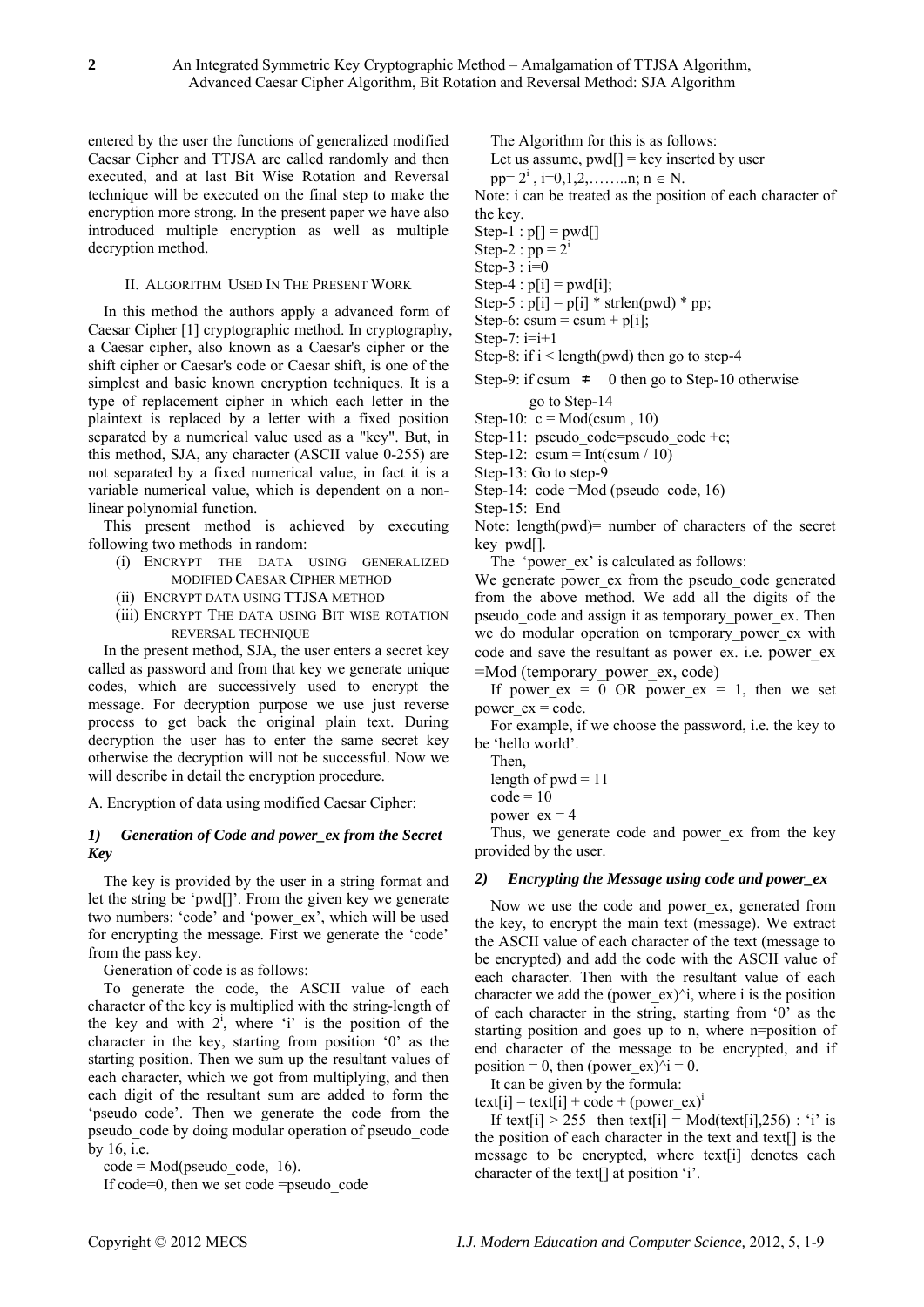For example, if the text to be encrypted is 'cccc' and key=hello world, i.e. text[]=cccc and pwd=hello world, then

 $c^0$  ->99+10+0 =109->m  $c^1$  ->99+10+4 =113->q

 $c^2$ ->99+10+16=125->}

 $c^3$  ->99+10+64=173->;

where 0-3 are the positions of 'c' in text[](as per formula given above). The text 'cccc' becomes 'mq}¡' after execution of the above method.

Since, the value of  $(power ex)^{i}$  increases with the increasing number of character (byte) i.e. with the increasing number of string length, so we have applied the method of Modular Reduction [11][12] to reduce the large integral value to a smaller integral value.

To apply Modular Reduction we apply the following algorithm:

Step 1:  $n = power ex * code * 10$ ; generate a random number 'n' from code and power\_ex

Step 2: calculate  $n<sup>th</sup>$  prime number

Step 3:i=0

Step 4: (power ex)<sup>i</sup> = Mod((power ex)<sup>i</sup>, (n<sup>th</sup> prime number))

Step  $5: i=i+1$ 

Step 6: if  $i$  < length (text) then go to step-4

Step-7: End

Following the above step, we can reduce the value of (power\_ex)<sup>i</sup> to a significantly smaller usable number.

# *3) Algorithm for Decryption (Advanced Caesar Cipher)*

For this step we basically reverse the process of encryption technique used in the modified Caesar Cipher. And use the following formula:

text[i] = text[i] - code - (power\_ex)<sup>i</sup>

Note: If, ASCII value of text[i]  $\leq 0$ , then set text[i] =Mod (text[i], 256); 'i' is the position of each character in the text and text[] is the message to be encrypted, where text[i] denotes each character of the text[] at position 'i'.

# B. Encrypt the data using TTJSA:

TTJSA method is a combination of 3 distinct cryptographic methods, namely, (i) Generalized Modified Vernam Cipher Method, (ii) MSA method and (iii) NJJSA method. To begin the method a user has to enter a text-key, which may be at most 16 characters in length. From the text-key the randomization number and the encryption number is calculated using a method proposed by Nath et al. A minor change in the text-key will change the randomization number and the encryption number quite a lot. The method have also been tested on various types of known text files and have been found that, even if there is repetition in the input file, the encrypted file contains no repetition of patterns.

# *1) Algorithm of TTJSA (Encryption)*

Step 1: Start

Step 2: Initialize the matrix mat<sup>[16]</sup>[16] with numbers 0 to 255 in row major wise.

Step 3: call keygen() to calculate randomization number (=times), encryption number (=secure) Step 4: call randomization() function to randomize the contents of mat[16][16]. Step 5: times2=times Step 6: copy file f1 into file2 Step 7: k=1 Step 8: if k>secure go to Step 15 Step 9: p=k%6 Step 10: if  $p=0$  then call vernamenc(file2,outf1) times=times2 call njjsaa(outf1,outf2) call msa\_encryption(outf2,file1) else if p=1 then call vernamenc(file2,outf1) times=times2 call msa\_encryption(outf1,file1) call file\_rev(file1,outf1) call njjsaa(outf1,file2) call msa\_encryption(file2,outf1) call vernamenc(outf1,file1) times=times2 else if p=2 then call msa\_encryption(file2,outf1) call vernamenc(outf1,outf2) set times=times2 call njjsaa(outf2,file1) else if p=3 then call msa\_encryption(file2,outf1) call njjsaa(outf1,outf2) call vernamenc(outf2,file1) times=times2 else if p=4 then call njjsaa(file2,outf1) call vernamenc(outf1,outf2) times=times2 call msa\_encryption(outf2,file1) else if p=5 then call njjsaa(file2,outf1) call msa\_encryption(outf1,outf2) call vernamenc(outf2,file1) times=times2 Step 11: call function file rev(file1,outf1) Step 12: copy file outf1 into file2 Step 13: k=k+1 Step 14: goto Step 8 Step 15: End

### *2) Algorithm of vernamenc(f1,f2)*

Step 1: Start vernamenc() function

Step 2: The matrix mat $[16][16]$  is initialized with numbers

- 0-255 in row major wise order
- Step 3: call function randomization() to

randomize the contents of mat<sup>[16][16]</sup>.

Step 4: Copy the elements of random matrix mat[16][16] into key[256] (row major wise)

Step 5: pass=1, times $3=1$ , ch $1=0$ 

Step 6: Read a block from the input file f1 where number of characters in the block 256 characters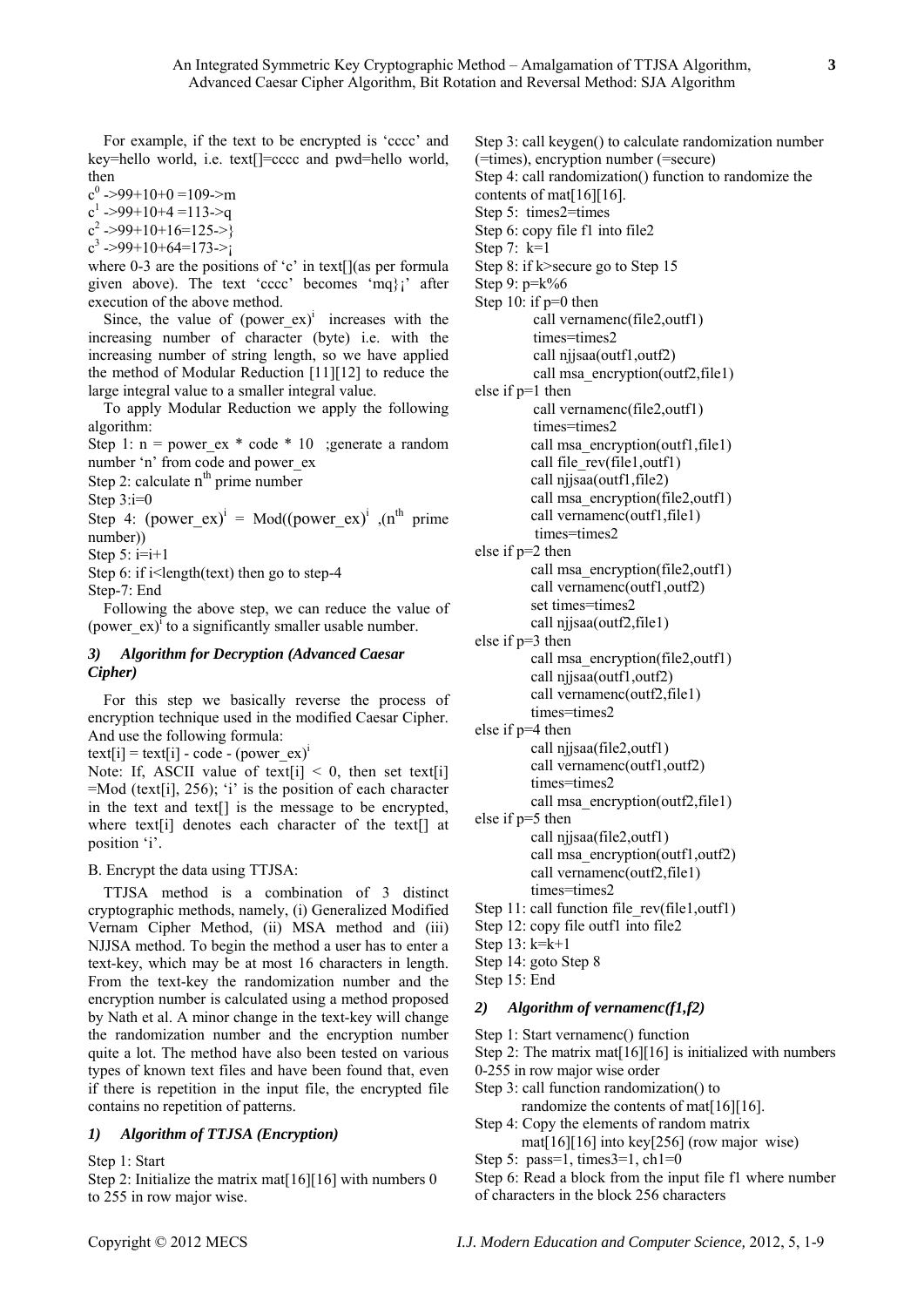Step 7: If block size < 256 then goto Step 15 Step 8: copy all the characters of the block into an array str[256] Step 9: call function encryption where str[] is passed as parameter along with the size of the current block Step 10: if pass=1 then times=(times+times3\*11)%64 pass=pass+1 else if pass=2 then times=(times+times3\*3)%64 pass=pass+1 else if pass=3 then times=(times+times3\*7)%64 pass=pass+1 else if pass=4 then  $times=(times+times3*13)\%64$  pass=pass+1 else if pass=5 then times=(times+times3\*times3)%64 pass=pass+1 else if pass=6 then times=(times+times3\*times3\*times3)%64 pass=1 Step 11: call function randomization() with current value of times Step 12: copy the elements of mat<sup>[16][16]</sup> into key[256] Step 13: read the next block Step 14: goto Step 7 Step 15: copy the last block (residual characters, if any) into  $str[]$ Step 16: call function encryption() using str[] and the no. of residual characters Step 17: Return *3) Algorithm of function encryption(str[],n)*  Step 1: Start encryption() function Step2: ch1=0 Step 3: calculate ch=(str[0]+key[0]+ch1)%256 Step 4: write ch into output file Step 5: ch1=ch Step  $6: i=1$ Step 7: if in then goto Step 13 Step 8:  $\text{ch} = (\text{str}[i] + \text{key}[i] + \text{ch}[i])\%256$ 

Step 9: write ch into the output file Step 10: ch1=ch Step  $11: i=i+1$ Step 12: goto Step 7 Step 13: Return *4) Algorithm for Decryption*  Step 1: Start Step 2: initialize mat<sup>[16][16]</sup> with 0-255 in row

major wise Step 3: call function keygen() to generate times and secure Step 4: call function randomization() Step 5: set times2=times Step 6: call file\_rev(f1,outf1)

Step 7: set k=secure

Step 8: if k<1 go to Step 15 Step 9: call function file rev(outf1,file2) Step 10: set  $p=k\%6$ Step 11: if p=0 then call msa\_decryption(file2,outf1) call njjsaa(outf1,outf2) call vernamdec(outf2,file2) times=times2 else if p=1 then call function vernamdec(file2,outf1) set times=times2 call function msa\_decryption(outf1,outf2) call fumction njjsaa(outf2,file2) call function file rev(file2,outf2) call function msa\_decryption(outf2,outf1) call function vernamdec(outf1,file2) times=times2 else if p=2 then call njjsaa(file2,outf1) call vernamdec(outf1,outf2) times=times2 call msa\_decryption(outf2,file2) else if p=3 then call vernamdec(file2,outf1) times=times2 call njjsaa(outf1,outf2) call msa\_decryption(outf2,file2) else if p=4 then call msa\_decryption(file2,outf1) call vernamdec(outf1,outf2) times=times2 call njjsaa(outf2,file2) else if p=5 then call vernamdec(file2,outf1) times=times2 call msa\_decryption(outf1,outf2) call njjsaa(outf2,file2) Step 12: copy the content of file2 to outf1 Step 13: set k=k-1 Step 14: Goto Step 8 Step 15: End

#### *5) Algorithm of function vernamdec(f1,f2)*

The algorithm of vernamdec() function is same as vernamenc() function. Here the only difference is that decryption() function is called instead of encryption() function.

# *6) Algorithm of decryption(str[],n)*

Step 1: Start Step 2:  $ch1=0$ Step 3: ch=(256+str[0]-key[0]-ch1)%256 Step 4: write ch into the output file Step  $5: i=1$ Step 6: if in then goto Step 12 Step 7: ch=(256+str[i]-key[i]-str[i-1]) %256 Step 8: write ch into the output file Step  $9: i=i+1$ Step 10: goto Step 6 Step 11: ch1=str[n-1]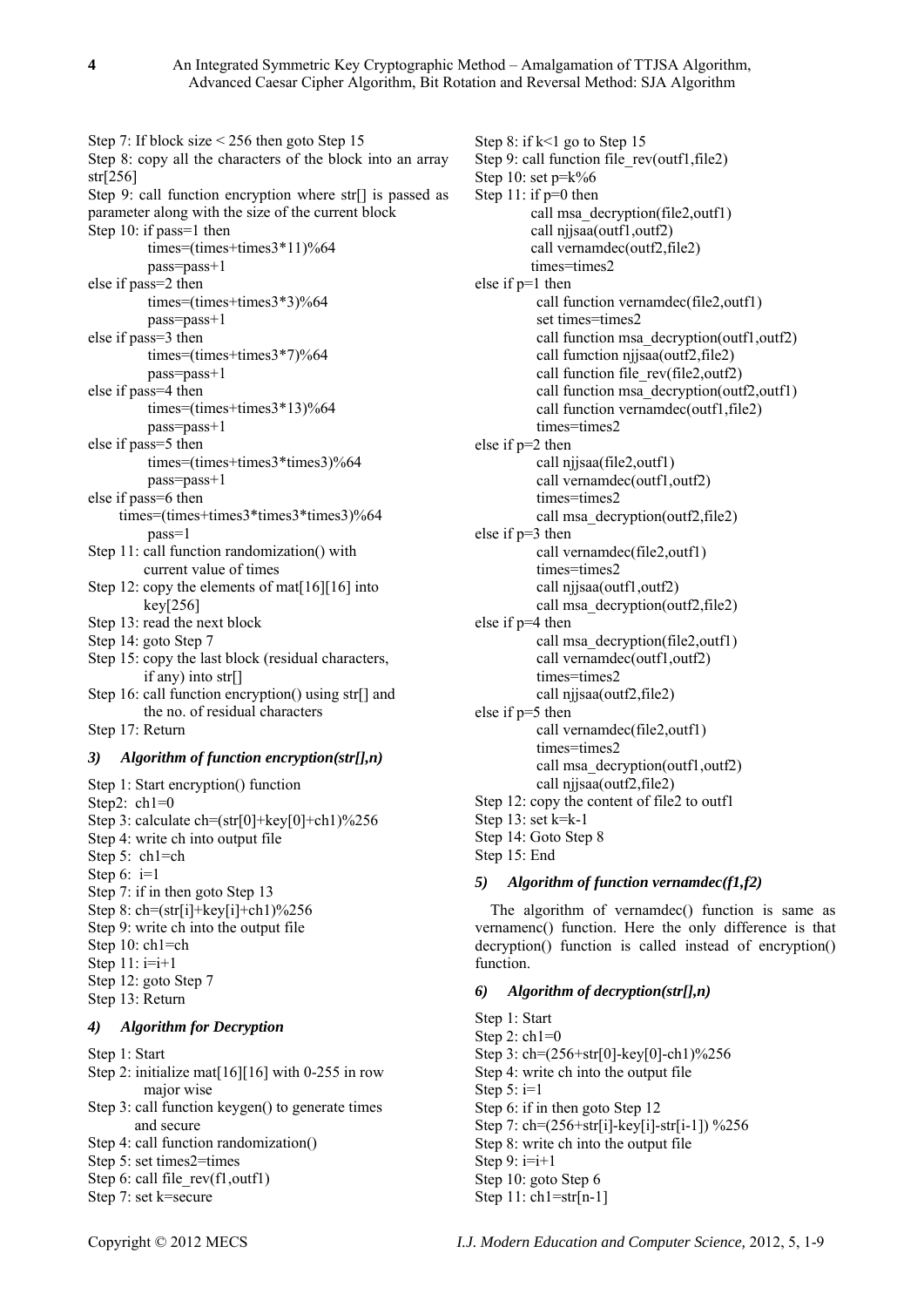Step 12: Return

## *7) Algorithm of function file\_rev(f1,f2)*

Step 1: Start

Step 2: open the file f1 in input mode Step 3: open the file f2 in output mode Step 4: calculate n=sizeof(file f1) Step 5: move file pointer to n Step 6: read one byte Step 7: write the byte on f2 Step 8: n=n-1 Step 9: if  $n>=1$  then goto step-6 Step 10: close file f1, f2 Step 11: Return

#### *8) Njjsaa Algorithm*

Nath et al. [2] proposed a method which is basically a bit manipulation method to encrypt or to decrypt any file.

The encryption number (=secure) and randomization number (=times) is calculated according to the method mentioned in MSA algorithm [1].

Step 1: Read 32 bytes at a time from the input file.

Step 2: Convert 32 bytes into 256 bits and store in some 1- dimensional array.

Step 3: Choose the first bit from the bit stream and also the corresponding number(n) from the key matrix. Interchange the 1st bit and the n-th bit of the bit stream.

Step 4: Repeat step-3 for 2nd bit, 3rd bit...256-th bit of the bit stream

Step 5: Perform right shift by one bit.

Step 6: Perform bit(1) XOR bit(2), bit(3) XOR bit(4),...,bit(255) XOR bit(256)

Step 7: Repeat Step 5 with 2 bit right, 3 bit right,...,n bit right shift followed by Step 6 after each completion of right bit shift.

## *9) Msa (Meheboob, Saima, Asoke) Encryption And Decryption Algorithm*

Nath et al. (1) proposed a symmetric key method where they have used a random key generator for generating the initial key and that key is used for encrypting the given source file. MSA method is basically a substitution method where we take 2 characters from any input file and then search the corresponding characters from the random key matrix and store the encrypted data in another file. MSA method provides us multiple encryptions and multiple decryptions. The key matrix (16x16) is formed from all characters (ASCII code 0 to 255) in a random order.

The randomization of key matrix is done using the following function calls:

Step-1: Function cycling()

- Step-2: Function upshift()
- Step-3: Function rightshift()
- Step-4:Function downshift()
- Step-5:Function leftshift()

N.B: Cycling, upshift, downshift, leftshift, rightshift are matrix operations performed (applied) on the matrix, formed from the key. The detail description of the above methods are given in MSA [1] algorithm.

The above randomization process we apply for n1 times and in each time we change the sequence of operations to make the system more random. Once the randomization is complete we write one complete block in the output key file.

## C. Encrypt the Data Using Bit Wise Rotation Reversal technique:

In the Bit Reversal algorithm [13], proposed by Panduranga H. T. and Naveenkumar S. K., the pixel of the image, which is to be encrypted, is converted to its binary format and the number of bits, which is equivalent to the symmetric key (password) are reversed. In our method, SJA, we have applied the same concept but the only difference is that the method used in Bit Reversal is for encrypting Images, whereas we have modified the method, so that it can be used to encrypt any type of file.

In this method, a password, which is given along with input file, is used to measure the effective length of the password and will be used in our modified bit rotation and reversal technique. Value of each byte of output file, which is encrypted using the previous techniques (Modified Caesar Cipher + TTJSA), is converted into equivalent eight bit binary format. Now length of password is considered for bit rotation and reversal. i.e., Number of bits to be rotated to left and reversed will be decided by the length of password. Let *L* be the length of the password and  $L_R$  be the number of bits to be rotated to left and reversed (i.e.  $L_R$  is the effective length of password). The relation between  $L$  and  $L_R$  is represented by equation (1).

 $L_R = L \mod 7$  ------ eq. (1)

where '7' is the number of iterations required to reverse entire input byte.

For example,  $CH_{in}$  is the value of any random character (byte) of the output encrypted file.  $[B_1 B_2 B_3 B_5 B_6 B_7 B_8]$ is equivalent eight bit binary representation of CH<sub>in</sub>.

i.e. CHin -----> [*B1 B2 B3 B5 B6 B7 B8*]

If  $L_R=5$ , five bits of input byte are rotated left to generate resultant byte as  $|B_6B_7B_8B_1B_2B_8B_4B_5|$ . After rotation, rotated five bits i.e.  $B_1B_2B_3B_4B_5$ , get reversed as  $B_4B_3B_2B_1$  and hence we get the resultant byte as  $B_6B_7B_8B_5B_4B_3B_2B_1$ . This resultant byte is converted to equivalent decimal number  $CH<sub>out</sub>$ 

i.e. 
$$
|B_B B_{\tau} B_B B_S B_{\tau} B_B B_2 B_{\tau}|
$$
 ---- $> CH_{out}$ 

where CH<sub>out</sub> is the value of output byte of resultant encryption.

Since, the value of each character is dependant on the bit pattern, application of *Bits Rotation & Reversal* generates new value of each character and hence generates the encrypted file. Table 1 (a, b) show input and encrypted character respectively. For this encryption process given password is "1234" whose effective length  $(L_R) = 4.$ 

Note: - If  $L=7$ , then  $L<sub>R</sub>=0$ . In this condition, the whole byte value of character gets reversed.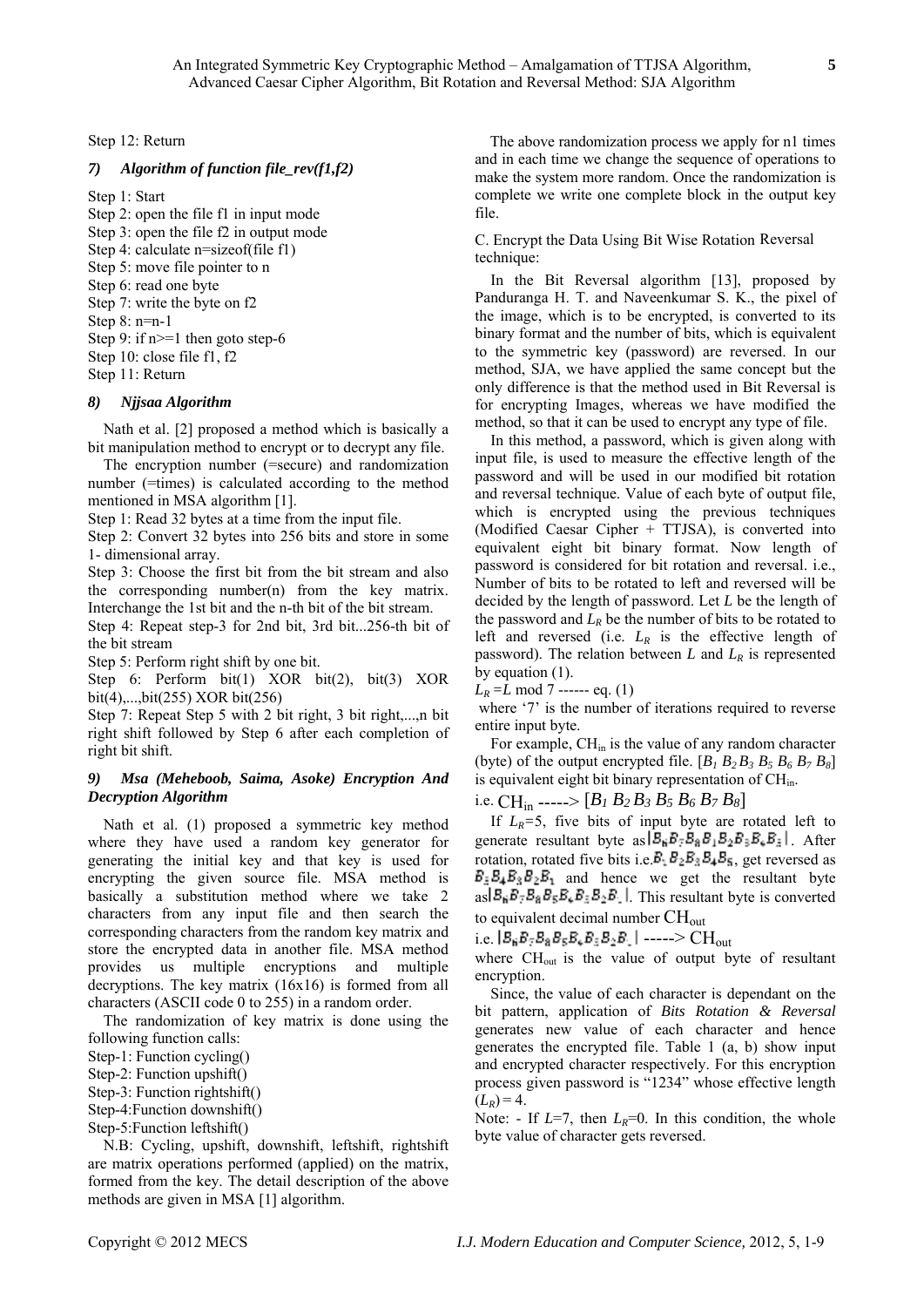$q \text{N}\text{e}X\text{-irA}^{1}\%$ e<sup>2</sup>iäf¶zh**O** c!†  $\{\hat{U} \# \hat{A} \mid \hat{a} \hat{u}E \, , \, \hat{S} \# \{ (\hat{a} \hat{a}^{\wedge \nu} z \pm t \} \}$  $INŠ\square\emptyset...x\ll L^3/4\mathbf{u}\mathbb{R}$   $\ll$   $\sim$  6  $\hat{a}$ Ä $\neg$ fz>I2\$ÞåQ \$TM}  $I^{\prime\prime}$ |ädž0,ë§§«† $V^{\prime\prime}$ 4 dd  $\alpha$  $G\hat{a} \restriction \tilde{o}$ A9  $\{\langle \rangle \mathbb{R} \circ \mathbb{R} \circ \mathbb{I} \circ \mathbb{I} \circ \mathbb{I} \circ \mathbb{I} \circ \mathbb{I} \circ \mathbb{I} \circ \mathbb{I} \circ \mathbb{I} \circ \mathbb{I} \circ \mathbb{I} \circ \mathbb{I} \circ \mathbb{I} \circ \mathbb{I} \circ \mathbb{I} \circ \mathbb{I} \circ \mathbb{I} \circ \mathbb{I} \circ \mathbb{I} \circ \mathbb{I} \circ \mathbb{I} \circ \mathbb{I} \circ \mathbb{I} \circ \mathbb{I} \circ \mathbb{I} \circ \mathbb{I} \$  $\therefore$  \ati, A!, KAY \times 36P \times L \cdot \ating \times 36P \times L \cdot \ating \times 36P \times L \cdot \ating \times 36P \times L \cdot \ating \times 36P \times L \cdot \cdot \ating \cdot \cdot \cdot \cdot \cdot

 $E \div h' \mid \dot{I}$ 

 $2V$ } $Z_{\dot{\alpha}}$ 4óà $\check{S}$ œ

| 1 able 1 (a, b)   Password = $1234$ |                                    |  |
|-------------------------------------|------------------------------------|--|
| a) Input Byte                       | b) Output Byte                     |  |
| $A'$ (ASCII value = 65)             | DC <sub>2</sub> - Device Control 2 |  |
| (01000001)                          | $(ASCII value = 18)$               |  |
|                                     | (00010010)                         |  |
| $b'$ (ASCII value = 98)             | $\&$ (ASCII value = 38)            |  |
| (01100010)                          | (00100110)                         |  |

 $10011$  $-1111$  $1.5 \text{ m}$ 

## **III. RESULTS AND DISCUSSIONS**

This method, SJA is used to encrypt different types of

| $e^-$ Á!4îAixÑ{\$Nµ×ïåu $\dot{u}$<br>Message<br><b>Encrypted Message</b><br>êî¶Ü<br>ASCII character $-4$<br>$q\ll i\pm$ IÂâ} $\ddot{E}\%$ $\uparrow$ \$ & $i\frac{1}{2}$ $\sim$ H<br>vS] $EI \pm B$ , $5x^a gI \parallel Qy \mp 1y$<br>$(1024 \text{ times})$<br>$\hat{O}\hat{O}$ $\delta u^{\circ}$ é $\hat{O}$ $\hat{O}$ $\hat{O}$ $\hat{O}$<br>"fĬ=·+<br><b>ABCDABCDABCDA</b><br>$\uparrow$ ró‰ £ do 0-<br>$^{\circ}$ ®wá Ø ôûSÆp–Íi5Mñ\$<br><b>BCDABCDABCD</b><br>Ú-p--'üLŠĐE'Ú'® ÇyÎ J<br>$\hat{i}^2 \hat{E} \hat{n}^3 / 4 \hat{U}$ h œ $\hat{i}$ m—<br>ABCDABCDABCDA<br>$\P 9$ ¤\?ÊmUIÒJ@°ÊðÅ<br>$\alpha$ IS6-%,%ÞÅq®ÛD—#~û<br><b>BCDABCDABCD</b><br>o'-'ÌHä<*Ô† ®Ñ1»—<br>ABCDABCDABCDA<br>$a)$ HŸ $\mid -7'$<br>$\%aN$ :T<br><b>BCDABCDABCD</b><br>$3gF\hat{E} Cf(x)$ . $\hat{a}*\hat{A}\hat{U}$ -°j <sup>oa</sup> óô<br>$\hat{E}$ E-pE<br>"E $\div$ » á<br>$\mathfrak{t}^\bullet$<br>ABCDABCDABCDA<br>$\%q$ -"-<br><b>BCDABCDABCD</b><br>" w-üiâ - $\tilde{A}$ ®\• -<br>oC<ôZÃ Å9SXu∙!Ñå ¶<br><b>ABCDABCDABCDA</b><br>$vw\tilde{O} > \tilde{O}\alpha$ 9 E(µ<br>$\delta C$ A\\pi \cdot \cdot \cdot \cdot \cdot \cdot \cdot \cdot \cdot \cdot \cdot \cdot \cdot \cdot \cdot \cdot \cdot \cdot \cdot \cdot \cdot \cdot \cdot \cdot \cdot \cdot \cdot \cdot \cdot \cdot \cdot \cdot \cdot \cdot \cdot<br><b>BCDABCDABCD</b><br>$\text{bH}(T_i^2\text{d}_i E - \text{cH} \cdot \text{d}^2)$ e'@"f&<br>ABCDABCDABCDA<br>$BB\AA\}$ t5><br>$a$ -â»v $\downarrow$ '} «uu KúŒ½2œkÙ<br><b>BCDABCDABCD</b><br>• ‰ èú@^xεdÆ,#fpJ<br>$\ddot{e}_i$ ? Ó®j‰ µ <b>¤</b> ZŠ<br>ABCDABCDABCDA<br>M $\check{\sigma} > \times \frac{1}{2}Z$ $\mathcal{R} \times \mathcal{B} \check{\sigma} \hat{\sigma}$ "#{ $\check{\sigma}$<br><b>BCDABCDABCD</b><br>$\ddot{e}$ <sup>L</sup> X4ÿ <b>D</b> ©" f $\ddot{x}$ ~Ú<br>$L$ + $L$ $\rm \AA$ (<br>ABCDABCDABCDA<br>‰ùÁÙ-q%oFý'p<br>$e^{\xi}$ °V $\pm$ 3~® ává`#†~c <sup><math>\perp</math></sup><br><b>BCDABCDABCD</b><br>$\rightarrow$ <sup>3</sup> 'ãO§A <sup>1</sup> nĐ71 <b>0</b> ÷ù‡3×u<br>, $LP3/4 j8u$ <sup>-</sup><br>ABCDABCDABCDA<br>$\downarrow$ } $E^{10}$ Å IJ1,,- $ p\acute{o}Nr $<br><b>BCDABCDABCD</b><br>$\parallel$ i8}©J <sup>⊥</sup> #åȰí <sup>L</sup> ÔbúBZ<br>$\dot{O}$ $\frac{1}{2}$<br>ABCDABCDABCDA<br>$\hat{a} \dots \hat{U} \hat{u} + V F^{\perp} \ddot{o} A C^{-} = G \dagger, x$ ,<br><b>BCDABCDABCD</b><br>7‡<br>$\check{\sigma}$ = u $\omega$ æ ±i $\omega$ °E $_{i}$ 2j{ÖšcÖÅ<br>ABCDABCDABCDA<br>$N^{\wedge}$ -Cw\   T< c-RT ;<br>$\geq QFU\tilde{O}i+CE\varsigma$ R-<br><b>BCDABCDABCD</b><br>$C^{\dagger}$ ; '3/48T,q $E^{0}$ $\lceil$ '/2]<br>$Mu\neg$ lš<br><b>ABCDABCDABCDA</b><br>xÅ©ÊôŠaÂ,IÖçÕ"~N•3<br><b>BCDABCDABCD</b><br>$\dot{O}$ . $\dot{I}$ $\dot{U}oJ$ KQ $\dot{I}$ $\dot{a}$ $\dot{U}r$ $\dot{o}$<br>$\bullet$ ] $\hat{e}$ (TMW}?B<br>ABCDABCDABCDA<br>nÙš $2^{\prime\prime}H\%$ , $\blacktriangleleft$ s $\ddagger$ }>ÂWÏ<br>$\mathcal{O}(1 - \mathcal{I}(\hat{X}) \mathcal{I}(\hat{X}))$ if $\mathcal{I}(\hat{X})$<br><b>BCDABCDABCD</b><br>$\widetilde{\mathrm{DO}}_{1}$<br>4 $\dot{y}V > T\$ L-<br>Ø,,'â)U`i Ëp "û,,%æ»~d<br>ABCDABCDABCDA<br>$\rightarrow \Gamma$ $J_{\top}$ $\Gamma \rightarrow g\$ Î ÀL>ììÄh $\vdash$<br>$\hat{U}\hat{U}0Xa1P^{1}\hat{a}$ $\hat{a}$ $\hat{d}$ $\hat{c}$ A«, $\rightarrow$ -<br><b>BCDABCDABCD</b><br>blU°ñ®¥Š¤eøò©¢; <sub>i⊤</sub> T7*<br>$\tilde{N}\%$ $(\hat{e}\hat{a}Co*T2\hat{Y}$ Œ&W $\bar{5}$<br>ABCDABCDABCDA<br>$\rightarrow$ ¶ èÚuÎ7 9Q» $\tilde{a}$ ñX <sup>3</sup>   $\beta \mu$ 0 O<br>%Äù»`Ä XûLw5 $\Box$ e- $\partial_i \partial_i$<br><b>BCDABCDABCD</b><br>$f\ddot{Y}$ :\$ $\dot{E}_{\perp}$ + $\leftarrow$ $\nu$ <sub>p</sub> $\ddot{A}$ K $\wedge$ $\uparrow$ $\ddot{e}$ i<br>$?GOE^{\perp} \dot{O} \ddot{o} / \dot{l} \dot{l} \dot{U} \%c \sim H$<br><b>ABCDABCDABCDA</b><br>o@ $\hat{e}^*$ °D, $\hat{A}$ j2+ ¼úh¤<br>$b = \#uzF\hat{O}G\mathfrak{B}4$ , L}! "P <sup>"</sup><br><b>BCDABCDABCD</b><br>§Ä3°Ñ?¯è\$† ÄêsE``isFŸù<br>$\widehat{\text{O}}$ ïõe $\widehat{\text{N}}$ # $\varnothing$   ->2 Çë-<br>ABCDABCDABCDA<br>¥ÆÙ7Zì¥ÂVÍæ <sup>-→</sup> -<br>UöS[p:èÎ 'xq5t^: <sup>1</sup> -ìäŠç·<br><b>BCDABCDABCD</b><br>$\ddagger$ wem 'HiõÙ] Lf<br><b>ABCDABCDABCDA</b><br>ò"Ø<<br>$\cdot$ OlçxÖ/ZW<br><b>BCDABCDABCD</b><br>$P$ bV"+1 ÿ $\land$ ÔGKè<br>$K + \alpha Z$ !! $\theta$ àLP<br>ABCDABCDABCDA<br>$\circ$ $\uparrow$ 310% $\uparrow$ 0<br><b>BCDABCDABCD</b><br>$\times$ üR $\times$ $\frac{1}{2}$ K $\times$ $\frac{1}{2}$ K $\times$ rÛ $9\frac{1}{4}$<br>$\mathrm{P}\hat{\mathrm{E}}\mathrm{\acute{y}}(\widehat{\omega}-\hat{\mathrm{E}}\alpha)$ <sup>1</sup> ‰õ¥s<br>ABCDABCDABCDA<br>$W$ -,,aM $\vert \rightarrow$<br>‰ ÞÕîç2BXOËIëTLç¡ {Ñ<br><b>BCDABCDABCD</b><br>$e^{i \times \S - q \sim \times}$ »DãL7<br>$\dot{\mathbf{u}}$ c <sup><math>a</math></sup> r\f4!!)0 $\sim$ OKýÞÚ'®<br>ABCDABCDABCDA<br>$\hat{I}$ 3 wàpIb7)1f§ †dÊ $\hat{\varphi}$ -öl-<br>Uîvx3/4 «oäÜÚËÏõ‰W1{<br><b>BCDABCDABCD</b><br>%Ƈ)îR##x}8m~£tu~¼½b<br>$\acute{Y}$ êlq)c $\ddot{E}$ # $\bullet$<br>ABCDABCDABCDA<br>$\bullet$ ôâ¢↑ Æz><br>$\pm \dot{\text{OG}}$ $\pm \text{D}^* \text{M} \cdot \text{i} \dot{\text{O}}$ : ÊCE<br><b>BCDABCDABCD</b><br>$Bof?5J=CE$ } <y!a%îûô!u'•< th=""><th>data and few results are given below:</th><th>This method, SJA is used to encrypt different types of</th><th></th></y!a%îûô!u'•<> | data and few results are given below: | This method, SJA is used to encrypt different types of |                                                    |
|-------------------------------------------------------------------------------------------------------------------------------------------------------------------------------------------------------------------------------------------------------------------------------------------------------------------------------------------------------------------------------------------------------------------------------------------------------------------------------------------------------------------------------------------------------------------------------------------------------------------------------------------------------------------------------------------------------------------------------------------------------------------------------------------------------------------------------------------------------------------------------------------------------------------------------------------------------------------------------------------------------------------------------------------------------------------------------------------------------------------------------------------------------------------------------------------------------------------------------------------------------------------------------------------------------------------------------------------------------------------------------------------------------------------------------------------------------------------------------------------------------------------------------------------------------------------------------------------------------------------------------------------------------------------------------------------------------------------------------------------------------------------------------------------------------------------------------------------------------------------------------------------------------------------------------------------------------------------------------------------------------------------------------------------------------------------------------------------------------------------------------------------------------------------------------------------------------------------------------------------------------------------------------------------------------------------------------------------------------------------------------------------------------------------------------------------------------------------------------------------------------------------------------------------------------------------------------------------------------------------------------------------------------------------------------------------------------------------------------------------------------------------------------------------------------------------------------------------------------------------------------------------------------------------------------------------------------------------------------------------------------------------------------------------------------------------------------------------------------------------------------------------------------------------------------------------------------------------------------------------------------------------------------------------------------------------------------------------------------------------------------------------------------------------------------------------------------------------------------------------------------------------------------------------------------------------------------------------------------------------------------------------------------------------------------------------------------------------------------------------------------------------------------------------------------------------------------------------------------------------------------------------------------------------------------------------------------------------------------------------------------------------------------------------------------------------------------------------------------------------------------------------------------------------------------------------------------------------------------------------------------------------------------------------------------------------------------------------------------------------------------------------------------------------------------------------------------------------------------------------------------------------------------------------------------------------------------------------------------------------------------------------------------------------------------------------------------------------------------------------------------------------------------------------------------------------------------------------------------------------------------------------------------------------------------------------------------------------------------------------------------------------------------------------------------------------------------------------------------------------------------------------------------------------------------------------------------------------------------------------------------------------------------------------------------------------------------------------------------------------|---------------------------------------|--------------------------------------------------------|----------------------------------------------------|
|                                                                                                                                                                                                                                                                                                                                                                                                                                                                                                                                                                                                                                                                                                                                                                                                                                                                                                                                                                                                                                                                                                                                                                                                                                                                                                                                                                                                                                                                                                                                                                                                                                                                                                                                                                                                                                                                                                                                                                                                                                                                                                                                                                                                                                                                                                                                                                                                                                                                                                                                                                                                                                                                                                                                                                                                                                                                                                                                                                                                                                                                                                                                                                                                                                                                                                                                                                                                                                                                                                                                                                                                                                                                                                                                                                                                                                                                                                                                                                                                                                                                                                                                                                                                                                                                                                                                                                                                                                                                                                                                                                                                                                                                                                                                                                                                                                                                                                                                                                                                                                                                                                                                                                                                                                                                                                                                                                   |                                       |                                                        | " $[6Z\}$ ß] $[$ OwšH'ró <sub><math>i</math></sub> |
|                                                                                                                                                                                                                                                                                                                                                                                                                                                                                                                                                                                                                                                                                                                                                                                                                                                                                                                                                                                                                                                                                                                                                                                                                                                                                                                                                                                                                                                                                                                                                                                                                                                                                                                                                                                                                                                                                                                                                                                                                                                                                                                                                                                                                                                                                                                                                                                                                                                                                                                                                                                                                                                                                                                                                                                                                                                                                                                                                                                                                                                                                                                                                                                                                                                                                                                                                                                                                                                                                                                                                                                                                                                                                                                                                                                                                                                                                                                                                                                                                                                                                                                                                                                                                                                                                                                                                                                                                                                                                                                                                                                                                                                                                                                                                                                                                                                                                                                                                                                                                                                                                                                                                                                                                                                                                                                                                                   |                                       |                                                        |                                                    |
|                                                                                                                                                                                                                                                                                                                                                                                                                                                                                                                                                                                                                                                                                                                                                                                                                                                                                                                                                                                                                                                                                                                                                                                                                                                                                                                                                                                                                                                                                                                                                                                                                                                                                                                                                                                                                                                                                                                                                                                                                                                                                                                                                                                                                                                                                                                                                                                                                                                                                                                                                                                                                                                                                                                                                                                                                                                                                                                                                                                                                                                                                                                                                                                                                                                                                                                                                                                                                                                                                                                                                                                                                                                                                                                                                                                                                                                                                                                                                                                                                                                                                                                                                                                                                                                                                                                                                                                                                                                                                                                                                                                                                                                                                                                                                                                                                                                                                                                                                                                                                                                                                                                                                                                                                                                                                                                                                                   |                                       |                                                        |                                                    |
|                                                                                                                                                                                                                                                                                                                                                                                                                                                                                                                                                                                                                                                                                                                                                                                                                                                                                                                                                                                                                                                                                                                                                                                                                                                                                                                                                                                                                                                                                                                                                                                                                                                                                                                                                                                                                                                                                                                                                                                                                                                                                                                                                                                                                                                                                                                                                                                                                                                                                                                                                                                                                                                                                                                                                                                                                                                                                                                                                                                                                                                                                                                                                                                                                                                                                                                                                                                                                                                                                                                                                                                                                                                                                                                                                                                                                                                                                                                                                                                                                                                                                                                                                                                                                                                                                                                                                                                                                                                                                                                                                                                                                                                                                                                                                                                                                                                                                                                                                                                                                                                                                                                                                                                                                                                                                                                                                                   |                                       |                                                        |                                                    |
|                                                                                                                                                                                                                                                                                                                                                                                                                                                                                                                                                                                                                                                                                                                                                                                                                                                                                                                                                                                                                                                                                                                                                                                                                                                                                                                                                                                                                                                                                                                                                                                                                                                                                                                                                                                                                                                                                                                                                                                                                                                                                                                                                                                                                                                                                                                                                                                                                                                                                                                                                                                                                                                                                                                                                                                                                                                                                                                                                                                                                                                                                                                                                                                                                                                                                                                                                                                                                                                                                                                                                                                                                                                                                                                                                                                                                                                                                                                                                                                                                                                                                                                                                                                                                                                                                                                                                                                                                                                                                                                                                                                                                                                                                                                                                                                                                                                                                                                                                                                                                                                                                                                                                                                                                                                                                                                                                                   |                                       |                                                        |                                                    |
|                                                                                                                                                                                                                                                                                                                                                                                                                                                                                                                                                                                                                                                                                                                                                                                                                                                                                                                                                                                                                                                                                                                                                                                                                                                                                                                                                                                                                                                                                                                                                                                                                                                                                                                                                                                                                                                                                                                                                                                                                                                                                                                                                                                                                                                                                                                                                                                                                                                                                                                                                                                                                                                                                                                                                                                                                                                                                                                                                                                                                                                                                                                                                                                                                                                                                                                                                                                                                                                                                                                                                                                                                                                                                                                                                                                                                                                                                                                                                                                                                                                                                                                                                                                                                                                                                                                                                                                                                                                                                                                                                                                                                                                                                                                                                                                                                                                                                                                                                                                                                                                                                                                                                                                                                                                                                                                                                                   |                                       |                                                        |                                                    |
|                                                                                                                                                                                                                                                                                                                                                                                                                                                                                                                                                                                                                                                                                                                                                                                                                                                                                                                                                                                                                                                                                                                                                                                                                                                                                                                                                                                                                                                                                                                                                                                                                                                                                                                                                                                                                                                                                                                                                                                                                                                                                                                                                                                                                                                                                                                                                                                                                                                                                                                                                                                                                                                                                                                                                                                                                                                                                                                                                                                                                                                                                                                                                                                                                                                                                                                                                                                                                                                                                                                                                                                                                                                                                                                                                                                                                                                                                                                                                                                                                                                                                                                                                                                                                                                                                                                                                                                                                                                                                                                                                                                                                                                                                                                                                                                                                                                                                                                                                                                                                                                                                                                                                                                                                                                                                                                                                                   |                                       |                                                        |                                                    |
|                                                                                                                                                                                                                                                                                                                                                                                                                                                                                                                                                                                                                                                                                                                                                                                                                                                                                                                                                                                                                                                                                                                                                                                                                                                                                                                                                                                                                                                                                                                                                                                                                                                                                                                                                                                                                                                                                                                                                                                                                                                                                                                                                                                                                                                                                                                                                                                                                                                                                                                                                                                                                                                                                                                                                                                                                                                                                                                                                                                                                                                                                                                                                                                                                                                                                                                                                                                                                                                                                                                                                                                                                                                                                                                                                                                                                                                                                                                                                                                                                                                                                                                                                                                                                                                                                                                                                                                                                                                                                                                                                                                                                                                                                                                                                                                                                                                                                                                                                                                                                                                                                                                                                                                                                                                                                                                                                                   |                                       |                                                        |                                                    |
|                                                                                                                                                                                                                                                                                                                                                                                                                                                                                                                                                                                                                                                                                                                                                                                                                                                                                                                                                                                                                                                                                                                                                                                                                                                                                                                                                                                                                                                                                                                                                                                                                                                                                                                                                                                                                                                                                                                                                                                                                                                                                                                                                                                                                                                                                                                                                                                                                                                                                                                                                                                                                                                                                                                                                                                                                                                                                                                                                                                                                                                                                                                                                                                                                                                                                                                                                                                                                                                                                                                                                                                                                                                                                                                                                                                                                                                                                                                                                                                                                                                                                                                                                                                                                                                                                                                                                                                                                                                                                                                                                                                                                                                                                                                                                                                                                                                                                                                                                                                                                                                                                                                                                                                                                                                                                                                                                                   |                                       |                                                        |                                                    |
|                                                                                                                                                                                                                                                                                                                                                                                                                                                                                                                                                                                                                                                                                                                                                                                                                                                                                                                                                                                                                                                                                                                                                                                                                                                                                                                                                                                                                                                                                                                                                                                                                                                                                                                                                                                                                                                                                                                                                                                                                                                                                                                                                                                                                                                                                                                                                                                                                                                                                                                                                                                                                                                                                                                                                                                                                                                                                                                                                                                                                                                                                                                                                                                                                                                                                                                                                                                                                                                                                                                                                                                                                                                                                                                                                                                                                                                                                                                                                                                                                                                                                                                                                                                                                                                                                                                                                                                                                                                                                                                                                                                                                                                                                                                                                                                                                                                                                                                                                                                                                                                                                                                                                                                                                                                                                                                                                                   |                                       |                                                        |                                                    |
|                                                                                                                                                                                                                                                                                                                                                                                                                                                                                                                                                                                                                                                                                                                                                                                                                                                                                                                                                                                                                                                                                                                                                                                                                                                                                                                                                                                                                                                                                                                                                                                                                                                                                                                                                                                                                                                                                                                                                                                                                                                                                                                                                                                                                                                                                                                                                                                                                                                                                                                                                                                                                                                                                                                                                                                                                                                                                                                                                                                                                                                                                                                                                                                                                                                                                                                                                                                                                                                                                                                                                                                                                                                                                                                                                                                                                                                                                                                                                                                                                                                                                                                                                                                                                                                                                                                                                                                                                                                                                                                                                                                                                                                                                                                                                                                                                                                                                                                                                                                                                                                                                                                                                                                                                                                                                                                                                                   |                                       |                                                        |                                                    |
|                                                                                                                                                                                                                                                                                                                                                                                                                                                                                                                                                                                                                                                                                                                                                                                                                                                                                                                                                                                                                                                                                                                                                                                                                                                                                                                                                                                                                                                                                                                                                                                                                                                                                                                                                                                                                                                                                                                                                                                                                                                                                                                                                                                                                                                                                                                                                                                                                                                                                                                                                                                                                                                                                                                                                                                                                                                                                                                                                                                                                                                                                                                                                                                                                                                                                                                                                                                                                                                                                                                                                                                                                                                                                                                                                                                                                                                                                                                                                                                                                                                                                                                                                                                                                                                                                                                                                                                                                                                                                                                                                                                                                                                                                                                                                                                                                                                                                                                                                                                                                                                                                                                                                                                                                                                                                                                                                                   |                                       |                                                        |                                                    |
|                                                                                                                                                                                                                                                                                                                                                                                                                                                                                                                                                                                                                                                                                                                                                                                                                                                                                                                                                                                                                                                                                                                                                                                                                                                                                                                                                                                                                                                                                                                                                                                                                                                                                                                                                                                                                                                                                                                                                                                                                                                                                                                                                                                                                                                                                                                                                                                                                                                                                                                                                                                                                                                                                                                                                                                                                                                                                                                                                                                                                                                                                                                                                                                                                                                                                                                                                                                                                                                                                                                                                                                                                                                                                                                                                                                                                                                                                                                                                                                                                                                                                                                                                                                                                                                                                                                                                                                                                                                                                                                                                                                                                                                                                                                                                                                                                                                                                                                                                                                                                                                                                                                                                                                                                                                                                                                                                                   |                                       |                                                        |                                                    |
|                                                                                                                                                                                                                                                                                                                                                                                                                                                                                                                                                                                                                                                                                                                                                                                                                                                                                                                                                                                                                                                                                                                                                                                                                                                                                                                                                                                                                                                                                                                                                                                                                                                                                                                                                                                                                                                                                                                                                                                                                                                                                                                                                                                                                                                                                                                                                                                                                                                                                                                                                                                                                                                                                                                                                                                                                                                                                                                                                                                                                                                                                                                                                                                                                                                                                                                                                                                                                                                                                                                                                                                                                                                                                                                                                                                                                                                                                                                                                                                                                                                                                                                                                                                                                                                                                                                                                                                                                                                                                                                                                                                                                                                                                                                                                                                                                                                                                                                                                                                                                                                                                                                                                                                                                                                                                                                                                                   |                                       |                                                        |                                                    |
|                                                                                                                                                                                                                                                                                                                                                                                                                                                                                                                                                                                                                                                                                                                                                                                                                                                                                                                                                                                                                                                                                                                                                                                                                                                                                                                                                                                                                                                                                                                                                                                                                                                                                                                                                                                                                                                                                                                                                                                                                                                                                                                                                                                                                                                                                                                                                                                                                                                                                                                                                                                                                                                                                                                                                                                                                                                                                                                                                                                                                                                                                                                                                                                                                                                                                                                                                                                                                                                                                                                                                                                                                                                                                                                                                                                                                                                                                                                                                                                                                                                                                                                                                                                                                                                                                                                                                                                                                                                                                                                                                                                                                                                                                                                                                                                                                                                                                                                                                                                                                                                                                                                                                                                                                                                                                                                                                                   |                                       |                                                        |                                                    |
|                                                                                                                                                                                                                                                                                                                                                                                                                                                                                                                                                                                                                                                                                                                                                                                                                                                                                                                                                                                                                                                                                                                                                                                                                                                                                                                                                                                                                                                                                                                                                                                                                                                                                                                                                                                                                                                                                                                                                                                                                                                                                                                                                                                                                                                                                                                                                                                                                                                                                                                                                                                                                                                                                                                                                                                                                                                                                                                                                                                                                                                                                                                                                                                                                                                                                                                                                                                                                                                                                                                                                                                                                                                                                                                                                                                                                                                                                                                                                                                                                                                                                                                                                                                                                                                                                                                                                                                                                                                                                                                                                                                                                                                                                                                                                                                                                                                                                                                                                                                                                                                                                                                                                                                                                                                                                                                                                                   |                                       |                                                        |                                                    |
|                                                                                                                                                                                                                                                                                                                                                                                                                                                                                                                                                                                                                                                                                                                                                                                                                                                                                                                                                                                                                                                                                                                                                                                                                                                                                                                                                                                                                                                                                                                                                                                                                                                                                                                                                                                                                                                                                                                                                                                                                                                                                                                                                                                                                                                                                                                                                                                                                                                                                                                                                                                                                                                                                                                                                                                                                                                                                                                                                                                                                                                                                                                                                                                                                                                                                                                                                                                                                                                                                                                                                                                                                                                                                                                                                                                                                                                                                                                                                                                                                                                                                                                                                                                                                                                                                                                                                                                                                                                                                                                                                                                                                                                                                                                                                                                                                                                                                                                                                                                                                                                                                                                                                                                                                                                                                                                                                                   |                                       |                                                        |                                                    |
|                                                                                                                                                                                                                                                                                                                                                                                                                                                                                                                                                                                                                                                                                                                                                                                                                                                                                                                                                                                                                                                                                                                                                                                                                                                                                                                                                                                                                                                                                                                                                                                                                                                                                                                                                                                                                                                                                                                                                                                                                                                                                                                                                                                                                                                                                                                                                                                                                                                                                                                                                                                                                                                                                                                                                                                                                                                                                                                                                                                                                                                                                                                                                                                                                                                                                                                                                                                                                                                                                                                                                                                                                                                                                                                                                                                                                                                                                                                                                                                                                                                                                                                                                                                                                                                                                                                                                                                                                                                                                                                                                                                                                                                                                                                                                                                                                                                                                                                                                                                                                                                                                                                                                                                                                                                                                                                                                                   |                                       |                                                        |                                                    |
|                                                                                                                                                                                                                                                                                                                                                                                                                                                                                                                                                                                                                                                                                                                                                                                                                                                                                                                                                                                                                                                                                                                                                                                                                                                                                                                                                                                                                                                                                                                                                                                                                                                                                                                                                                                                                                                                                                                                                                                                                                                                                                                                                                                                                                                                                                                                                                                                                                                                                                                                                                                                                                                                                                                                                                                                                                                                                                                                                                                                                                                                                                                                                                                                                                                                                                                                                                                                                                                                                                                                                                                                                                                                                                                                                                                                                                                                                                                                                                                                                                                                                                                                                                                                                                                                                                                                                                                                                                                                                                                                                                                                                                                                                                                                                                                                                                                                                                                                                                                                                                                                                                                                                                                                                                                                                                                                                                   |                                       |                                                        |                                                    |
|                                                                                                                                                                                                                                                                                                                                                                                                                                                                                                                                                                                                                                                                                                                                                                                                                                                                                                                                                                                                                                                                                                                                                                                                                                                                                                                                                                                                                                                                                                                                                                                                                                                                                                                                                                                                                                                                                                                                                                                                                                                                                                                                                                                                                                                                                                                                                                                                                                                                                                                                                                                                                                                                                                                                                                                                                                                                                                                                                                                                                                                                                                                                                                                                                                                                                                                                                                                                                                                                                                                                                                                                                                                                                                                                                                                                                                                                                                                                                                                                                                                                                                                                                                                                                                                                                                                                                                                                                                                                                                                                                                                                                                                                                                                                                                                                                                                                                                                                                                                                                                                                                                                                                                                                                                                                                                                                                                   |                                       |                                                        |                                                    |
|                                                                                                                                                                                                                                                                                                                                                                                                                                                                                                                                                                                                                                                                                                                                                                                                                                                                                                                                                                                                                                                                                                                                                                                                                                                                                                                                                                                                                                                                                                                                                                                                                                                                                                                                                                                                                                                                                                                                                                                                                                                                                                                                                                                                                                                                                                                                                                                                                                                                                                                                                                                                                                                                                                                                                                                                                                                                                                                                                                                                                                                                                                                                                                                                                                                                                                                                                                                                                                                                                                                                                                                                                                                                                                                                                                                                                                                                                                                                                                                                                                                                                                                                                                                                                                                                                                                                                                                                                                                                                                                                                                                                                                                                                                                                                                                                                                                                                                                                                                                                                                                                                                                                                                                                                                                                                                                                                                   |                                       |                                                        |                                                    |
|                                                                                                                                                                                                                                                                                                                                                                                                                                                                                                                                                                                                                                                                                                                                                                                                                                                                                                                                                                                                                                                                                                                                                                                                                                                                                                                                                                                                                                                                                                                                                                                                                                                                                                                                                                                                                                                                                                                                                                                                                                                                                                                                                                                                                                                                                                                                                                                                                                                                                                                                                                                                                                                                                                                                                                                                                                                                                                                                                                                                                                                                                                                                                                                                                                                                                                                                                                                                                                                                                                                                                                                                                                                                                                                                                                                                                                                                                                                                                                                                                                                                                                                                                                                                                                                                                                                                                                                                                                                                                                                                                                                                                                                                                                                                                                                                                                                                                                                                                                                                                                                                                                                                                                                                                                                                                                                                                                   |                                       |                                                        |                                                    |
|                                                                                                                                                                                                                                                                                                                                                                                                                                                                                                                                                                                                                                                                                                                                                                                                                                                                                                                                                                                                                                                                                                                                                                                                                                                                                                                                                                                                                                                                                                                                                                                                                                                                                                                                                                                                                                                                                                                                                                                                                                                                                                                                                                                                                                                                                                                                                                                                                                                                                                                                                                                                                                                                                                                                                                                                                                                                                                                                                                                                                                                                                                                                                                                                                                                                                                                                                                                                                                                                                                                                                                                                                                                                                                                                                                                                                                                                                                                                                                                                                                                                                                                                                                                                                                                                                                                                                                                                                                                                                                                                                                                                                                                                                                                                                                                                                                                                                                                                                                                                                                                                                                                                                                                                                                                                                                                                                                   |                                       |                                                        |                                                    |
|                                                                                                                                                                                                                                                                                                                                                                                                                                                                                                                                                                                                                                                                                                                                                                                                                                                                                                                                                                                                                                                                                                                                                                                                                                                                                                                                                                                                                                                                                                                                                                                                                                                                                                                                                                                                                                                                                                                                                                                                                                                                                                                                                                                                                                                                                                                                                                                                                                                                                                                                                                                                                                                                                                                                                                                                                                                                                                                                                                                                                                                                                                                                                                                                                                                                                                                                                                                                                                                                                                                                                                                                                                                                                                                                                                                                                                                                                                                                                                                                                                                                                                                                                                                                                                                                                                                                                                                                                                                                                                                                                                                                                                                                                                                                                                                                                                                                                                                                                                                                                                                                                                                                                                                                                                                                                                                                                                   |                                       |                                                        |                                                    |
|                                                                                                                                                                                                                                                                                                                                                                                                                                                                                                                                                                                                                                                                                                                                                                                                                                                                                                                                                                                                                                                                                                                                                                                                                                                                                                                                                                                                                                                                                                                                                                                                                                                                                                                                                                                                                                                                                                                                                                                                                                                                                                                                                                                                                                                                                                                                                                                                                                                                                                                                                                                                                                                                                                                                                                                                                                                                                                                                                                                                                                                                                                                                                                                                                                                                                                                                                                                                                                                                                                                                                                                                                                                                                                                                                                                                                                                                                                                                                                                                                                                                                                                                                                                                                                                                                                                                                                                                                                                                                                                                                                                                                                                                                                                                                                                                                                                                                                                                                                                                                                                                                                                                                                                                                                                                                                                                                                   |                                       |                                                        |                                                    |
|                                                                                                                                                                                                                                                                                                                                                                                                                                                                                                                                                                                                                                                                                                                                                                                                                                                                                                                                                                                                                                                                                                                                                                                                                                                                                                                                                                                                                                                                                                                                                                                                                                                                                                                                                                                                                                                                                                                                                                                                                                                                                                                                                                                                                                                                                                                                                                                                                                                                                                                                                                                                                                                                                                                                                                                                                                                                                                                                                                                                                                                                                                                                                                                                                                                                                                                                                                                                                                                                                                                                                                                                                                                                                                                                                                                                                                                                                                                                                                                                                                                                                                                                                                                                                                                                                                                                                                                                                                                                                                                                                                                                                                                                                                                                                                                                                                                                                                                                                                                                                                                                                                                                                                                                                                                                                                                                                                   |                                       |                                                        |                                                    |
|                                                                                                                                                                                                                                                                                                                                                                                                                                                                                                                                                                                                                                                                                                                                                                                                                                                                                                                                                                                                                                                                                                                                                                                                                                                                                                                                                                                                                                                                                                                                                                                                                                                                                                                                                                                                                                                                                                                                                                                                                                                                                                                                                                                                                                                                                                                                                                                                                                                                                                                                                                                                                                                                                                                                                                                                                                                                                                                                                                                                                                                                                                                                                                                                                                                                                                                                                                                                                                                                                                                                                                                                                                                                                                                                                                                                                                                                                                                                                                                                                                                                                                                                                                                                                                                                                                                                                                                                                                                                                                                                                                                                                                                                                                                                                                                                                                                                                                                                                                                                                                                                                                                                                                                                                                                                                                                                                                   |                                       |                                                        |                                                    |
|                                                                                                                                                                                                                                                                                                                                                                                                                                                                                                                                                                                                                                                                                                                                                                                                                                                                                                                                                                                                                                                                                                                                                                                                                                                                                                                                                                                                                                                                                                                                                                                                                                                                                                                                                                                                                                                                                                                                                                                                                                                                                                                                                                                                                                                                                                                                                                                                                                                                                                                                                                                                                                                                                                                                                                                                                                                                                                                                                                                                                                                                                                                                                                                                                                                                                                                                                                                                                                                                                                                                                                                                                                                                                                                                                                                                                                                                                                                                                                                                                                                                                                                                                                                                                                                                                                                                                                                                                                                                                                                                                                                                                                                                                                                                                                                                                                                                                                                                                                                                                                                                                                                                                                                                                                                                                                                                                                   |                                       |                                                        |                                                    |
|                                                                                                                                                                                                                                                                                                                                                                                                                                                                                                                                                                                                                                                                                                                                                                                                                                                                                                                                                                                                                                                                                                                                                                                                                                                                                                                                                                                                                                                                                                                                                                                                                                                                                                                                                                                                                                                                                                                                                                                                                                                                                                                                                                                                                                                                                                                                                                                                                                                                                                                                                                                                                                                                                                                                                                                                                                                                                                                                                                                                                                                                                                                                                                                                                                                                                                                                                                                                                                                                                                                                                                                                                                                                                                                                                                                                                                                                                                                                                                                                                                                                                                                                                                                                                                                                                                                                                                                                                                                                                                                                                                                                                                                                                                                                                                                                                                                                                                                                                                                                                                                                                                                                                                                                                                                                                                                                                                   |                                       |                                                        |                                                    |
|                                                                                                                                                                                                                                                                                                                                                                                                                                                                                                                                                                                                                                                                                                                                                                                                                                                                                                                                                                                                                                                                                                                                                                                                                                                                                                                                                                                                                                                                                                                                                                                                                                                                                                                                                                                                                                                                                                                                                                                                                                                                                                                                                                                                                                                                                                                                                                                                                                                                                                                                                                                                                                                                                                                                                                                                                                                                                                                                                                                                                                                                                                                                                                                                                                                                                                                                                                                                                                                                                                                                                                                                                                                                                                                                                                                                                                                                                                                                                                                                                                                                                                                                                                                                                                                                                                                                                                                                                                                                                                                                                                                                                                                                                                                                                                                                                                                                                                                                                                                                                                                                                                                                                                                                                                                                                                                                                                   |                                       |                                                        |                                                    |
|                                                                                                                                                                                                                                                                                                                                                                                                                                                                                                                                                                                                                                                                                                                                                                                                                                                                                                                                                                                                                                                                                                                                                                                                                                                                                                                                                                                                                                                                                                                                                                                                                                                                                                                                                                                                                                                                                                                                                                                                                                                                                                                                                                                                                                                                                                                                                                                                                                                                                                                                                                                                                                                                                                                                                                                                                                                                                                                                                                                                                                                                                                                                                                                                                                                                                                                                                                                                                                                                                                                                                                                                                                                                                                                                                                                                                                                                                                                                                                                                                                                                                                                                                                                                                                                                                                                                                                                                                                                                                                                                                                                                                                                                                                                                                                                                                                                                                                                                                                                                                                                                                                                                                                                                                                                                                                                                                                   |                                       |                                                        |                                                    |
|                                                                                                                                                                                                                                                                                                                                                                                                                                                                                                                                                                                                                                                                                                                                                                                                                                                                                                                                                                                                                                                                                                                                                                                                                                                                                                                                                                                                                                                                                                                                                                                                                                                                                                                                                                                                                                                                                                                                                                                                                                                                                                                                                                                                                                                                                                                                                                                                                                                                                                                                                                                                                                                                                                                                                                                                                                                                                                                                                                                                                                                                                                                                                                                                                                                                                                                                                                                                                                                                                                                                                                                                                                                                                                                                                                                                                                                                                                                                                                                                                                                                                                                                                                                                                                                                                                                                                                                                                                                                                                                                                                                                                                                                                                                                                                                                                                                                                                                                                                                                                                                                                                                                                                                                                                                                                                                                                                   |                                       |                                                        |                                                    |
|                                                                                                                                                                                                                                                                                                                                                                                                                                                                                                                                                                                                                                                                                                                                                                                                                                                                                                                                                                                                                                                                                                                                                                                                                                                                                                                                                                                                                                                                                                                                                                                                                                                                                                                                                                                                                                                                                                                                                                                                                                                                                                                                                                                                                                                                                                                                                                                                                                                                                                                                                                                                                                                                                                                                                                                                                                                                                                                                                                                                                                                                                                                                                                                                                                                                                                                                                                                                                                                                                                                                                                                                                                                                                                                                                                                                                                                                                                                                                                                                                                                                                                                                                                                                                                                                                                                                                                                                                                                                                                                                                                                                                                                                                                                                                                                                                                                                                                                                                                                                                                                                                                                                                                                                                                                                                                                                                                   |                                       |                                                        |                                                    |
|                                                                                                                                                                                                                                                                                                                                                                                                                                                                                                                                                                                                                                                                                                                                                                                                                                                                                                                                                                                                                                                                                                                                                                                                                                                                                                                                                                                                                                                                                                                                                                                                                                                                                                                                                                                                                                                                                                                                                                                                                                                                                                                                                                                                                                                                                                                                                                                                                                                                                                                                                                                                                                                                                                                                                                                                                                                                                                                                                                                                                                                                                                                                                                                                                                                                                                                                                                                                                                                                                                                                                                                                                                                                                                                                                                                                                                                                                                                                                                                                                                                                                                                                                                                                                                                                                                                                                                                                                                                                                                                                                                                                                                                                                                                                                                                                                                                                                                                                                                                                                                                                                                                                                                                                                                                                                                                                                                   |                                       |                                                        |                                                    |
|                                                                                                                                                                                                                                                                                                                                                                                                                                                                                                                                                                                                                                                                                                                                                                                                                                                                                                                                                                                                                                                                                                                                                                                                                                                                                                                                                                                                                                                                                                                                                                                                                                                                                                                                                                                                                                                                                                                                                                                                                                                                                                                                                                                                                                                                                                                                                                                                                                                                                                                                                                                                                                                                                                                                                                                                                                                                                                                                                                                                                                                                                                                                                                                                                                                                                                                                                                                                                                                                                                                                                                                                                                                                                                                                                                                                                                                                                                                                                                                                                                                                                                                                                                                                                                                                                                                                                                                                                                                                                                                                                                                                                                                                                                                                                                                                                                                                                                                                                                                                                                                                                                                                                                                                                                                                                                                                                                   |                                       |                                                        |                                                    |
|                                                                                                                                                                                                                                                                                                                                                                                                                                                                                                                                                                                                                                                                                                                                                                                                                                                                                                                                                                                                                                                                                                                                                                                                                                                                                                                                                                                                                                                                                                                                                                                                                                                                                                                                                                                                                                                                                                                                                                                                                                                                                                                                                                                                                                                                                                                                                                                                                                                                                                                                                                                                                                                                                                                                                                                                                                                                                                                                                                                                                                                                                                                                                                                                                                                                                                                                                                                                                                                                                                                                                                                                                                                                                                                                                                                                                                                                                                                                                                                                                                                                                                                                                                                                                                                                                                                                                                                                                                                                                                                                                                                                                                                                                                                                                                                                                                                                                                                                                                                                                                                                                                                                                                                                                                                                                                                                                                   |                                       |                                                        |                                                    |
|                                                                                                                                                                                                                                                                                                                                                                                                                                                                                                                                                                                                                                                                                                                                                                                                                                                                                                                                                                                                                                                                                                                                                                                                                                                                                                                                                                                                                                                                                                                                                                                                                                                                                                                                                                                                                                                                                                                                                                                                                                                                                                                                                                                                                                                                                                                                                                                                                                                                                                                                                                                                                                                                                                                                                                                                                                                                                                                                                                                                                                                                                                                                                                                                                                                                                                                                                                                                                                                                                                                                                                                                                                                                                                                                                                                                                                                                                                                                                                                                                                                                                                                                                                                                                                                                                                                                                                                                                                                                                                                                                                                                                                                                                                                                                                                                                                                                                                                                                                                                                                                                                                                                                                                                                                                                                                                                                                   |                                       |                                                        |                                                    |
|                                                                                                                                                                                                                                                                                                                                                                                                                                                                                                                                                                                                                                                                                                                                                                                                                                                                                                                                                                                                                                                                                                                                                                                                                                                                                                                                                                                                                                                                                                                                                                                                                                                                                                                                                                                                                                                                                                                                                                                                                                                                                                                                                                                                                                                                                                                                                                                                                                                                                                                                                                                                                                                                                                                                                                                                                                                                                                                                                                                                                                                                                                                                                                                                                                                                                                                                                                                                                                                                                                                                                                                                                                                                                                                                                                                                                                                                                                                                                                                                                                                                                                                                                                                                                                                                                                                                                                                                                                                                                                                                                                                                                                                                                                                                                                                                                                                                                                                                                                                                                                                                                                                                                                                                                                                                                                                                                                   |                                       |                                                        |                                                    |
|                                                                                                                                                                                                                                                                                                                                                                                                                                                                                                                                                                                                                                                                                                                                                                                                                                                                                                                                                                                                                                                                                                                                                                                                                                                                                                                                                                                                                                                                                                                                                                                                                                                                                                                                                                                                                                                                                                                                                                                                                                                                                                                                                                                                                                                                                                                                                                                                                                                                                                                                                                                                                                                                                                                                                                                                                                                                                                                                                                                                                                                                                                                                                                                                                                                                                                                                                                                                                                                                                                                                                                                                                                                                                                                                                                                                                                                                                                                                                                                                                                                                                                                                                                                                                                                                                                                                                                                                                                                                                                                                                                                                                                                                                                                                                                                                                                                                                                                                                                                                                                                                                                                                                                                                                                                                                                                                                                   |                                       |                                                        |                                                    |
|                                                                                                                                                                                                                                                                                                                                                                                                                                                                                                                                                                                                                                                                                                                                                                                                                                                                                                                                                                                                                                                                                                                                                                                                                                                                                                                                                                                                                                                                                                                                                                                                                                                                                                                                                                                                                                                                                                                                                                                                                                                                                                                                                                                                                                                                                                                                                                                                                                                                                                                                                                                                                                                                                                                                                                                                                                                                                                                                                                                                                                                                                                                                                                                                                                                                                                                                                                                                                                                                                                                                                                                                                                                                                                                                                                                                                                                                                                                                                                                                                                                                                                                                                                                                                                                                                                                                                                                                                                                                                                                                                                                                                                                                                                                                                                                                                                                                                                                                                                                                                                                                                                                                                                                                                                                                                                                                                                   |                                       |                                                        |                                                    |
|                                                                                                                                                                                                                                                                                                                                                                                                                                                                                                                                                                                                                                                                                                                                                                                                                                                                                                                                                                                                                                                                                                                                                                                                                                                                                                                                                                                                                                                                                                                                                                                                                                                                                                                                                                                                                                                                                                                                                                                                                                                                                                                                                                                                                                                                                                                                                                                                                                                                                                                                                                                                                                                                                                                                                                                                                                                                                                                                                                                                                                                                                                                                                                                                                                                                                                                                                                                                                                                                                                                                                                                                                                                                                                                                                                                                                                                                                                                                                                                                                                                                                                                                                                                                                                                                                                                                                                                                                                                                                                                                                                                                                                                                                                                                                                                                                                                                                                                                                                                                                                                                                                                                                                                                                                                                                                                                                                   |                                       |                                                        |                                                    |
|                                                                                                                                                                                                                                                                                                                                                                                                                                                                                                                                                                                                                                                                                                                                                                                                                                                                                                                                                                                                                                                                                                                                                                                                                                                                                                                                                                                                                                                                                                                                                                                                                                                                                                                                                                                                                                                                                                                                                                                                                                                                                                                                                                                                                                                                                                                                                                                                                                                                                                                                                                                                                                                                                                                                                                                                                                                                                                                                                                                                                                                                                                                                                                                                                                                                                                                                                                                                                                                                                                                                                                                                                                                                                                                                                                                                                                                                                                                                                                                                                                                                                                                                                                                                                                                                                                                                                                                                                                                                                                                                                                                                                                                                                                                                                                                                                                                                                                                                                                                                                                                                                                                                                                                                                                                                                                                                                                   |                                       |                                                        |                                                    |
|                                                                                                                                                                                                                                                                                                                                                                                                                                                                                                                                                                                                                                                                                                                                                                                                                                                                                                                                                                                                                                                                                                                                                                                                                                                                                                                                                                                                                                                                                                                                                                                                                                                                                                                                                                                                                                                                                                                                                                                                                                                                                                                                                                                                                                                                                                                                                                                                                                                                                                                                                                                                                                                                                                                                                                                                                                                                                                                                                                                                                                                                                                                                                                                                                                                                                                                                                                                                                                                                                                                                                                                                                                                                                                                                                                                                                                                                                                                                                                                                                                                                                                                                                                                                                                                                                                                                                                                                                                                                                                                                                                                                                                                                                                                                                                                                                                                                                                                                                                                                                                                                                                                                                                                                                                                                                                                                                                   |                                       |                                                        |                                                    |
|                                                                                                                                                                                                                                                                                                                                                                                                                                                                                                                                                                                                                                                                                                                                                                                                                                                                                                                                                                                                                                                                                                                                                                                                                                                                                                                                                                                                                                                                                                                                                                                                                                                                                                                                                                                                                                                                                                                                                                                                                                                                                                                                                                                                                                                                                                                                                                                                                                                                                                                                                                                                                                                                                                                                                                                                                                                                                                                                                                                                                                                                                                                                                                                                                                                                                                                                                                                                                                                                                                                                                                                                                                                                                                                                                                                                                                                                                                                                                                                                                                                                                                                                                                                                                                                                                                                                                                                                                                                                                                                                                                                                                                                                                                                                                                                                                                                                                                                                                                                                                                                                                                                                                                                                                                                                                                                                                                   |                                       |                                                        |                                                    |
|                                                                                                                                                                                                                                                                                                                                                                                                                                                                                                                                                                                                                                                                                                                                                                                                                                                                                                                                                                                                                                                                                                                                                                                                                                                                                                                                                                                                                                                                                                                                                                                                                                                                                                                                                                                                                                                                                                                                                                                                                                                                                                                                                                                                                                                                                                                                                                                                                                                                                                                                                                                                                                                                                                                                                                                                                                                                                                                                                                                                                                                                                                                                                                                                                                                                                                                                                                                                                                                                                                                                                                                                                                                                                                                                                                                                                                                                                                                                                                                                                                                                                                                                                                                                                                                                                                                                                                                                                                                                                                                                                                                                                                                                                                                                                                                                                                                                                                                                                                                                                                                                                                                                                                                                                                                                                                                                                                   |                                       |                                                        |                                                    |
|                                                                                                                                                                                                                                                                                                                                                                                                                                                                                                                                                                                                                                                                                                                                                                                                                                                                                                                                                                                                                                                                                                                                                                                                                                                                                                                                                                                                                                                                                                                                                                                                                                                                                                                                                                                                                                                                                                                                                                                                                                                                                                                                                                                                                                                                                                                                                                                                                                                                                                                                                                                                                                                                                                                                                                                                                                                                                                                                                                                                                                                                                                                                                                                                                                                                                                                                                                                                                                                                                                                                                                                                                                                                                                                                                                                                                                                                                                                                                                                                                                                                                                                                                                                                                                                                                                                                                                                                                                                                                                                                                                                                                                                                                                                                                                                                                                                                                                                                                                                                                                                                                                                                                                                                                                                                                                                                                                   |                                       |                                                        |                                                    |
|                                                                                                                                                                                                                                                                                                                                                                                                                                                                                                                                                                                                                                                                                                                                                                                                                                                                                                                                                                                                                                                                                                                                                                                                                                                                                                                                                                                                                                                                                                                                                                                                                                                                                                                                                                                                                                                                                                                                                                                                                                                                                                                                                                                                                                                                                                                                                                                                                                                                                                                                                                                                                                                                                                                                                                                                                                                                                                                                                                                                                                                                                                                                                                                                                                                                                                                                                                                                                                                                                                                                                                                                                                                                                                                                                                                                                                                                                                                                                                                                                                                                                                                                                                                                                                                                                                                                                                                                                                                                                                                                                                                                                                                                                                                                                                                                                                                                                                                                                                                                                                                                                                                                                                                                                                                                                                                                                                   |                                       |                                                        |                                                    |
|                                                                                                                                                                                                                                                                                                                                                                                                                                                                                                                                                                                                                                                                                                                                                                                                                                                                                                                                                                                                                                                                                                                                                                                                                                                                                                                                                                                                                                                                                                                                                                                                                                                                                                                                                                                                                                                                                                                                                                                                                                                                                                                                                                                                                                                                                                                                                                                                                                                                                                                                                                                                                                                                                                                                                                                                                                                                                                                                                                                                                                                                                                                                                                                                                                                                                                                                                                                                                                                                                                                                                                                                                                                                                                                                                                                                                                                                                                                                                                                                                                                                                                                                                                                                                                                                                                                                                                                                                                                                                                                                                                                                                                                                                                                                                                                                                                                                                                                                                                                                                                                                                                                                                                                                                                                                                                                                                                   |                                       |                                                        |                                                    |
|                                                                                                                                                                                                                                                                                                                                                                                                                                                                                                                                                                                                                                                                                                                                                                                                                                                                                                                                                                                                                                                                                                                                                                                                                                                                                                                                                                                                                                                                                                                                                                                                                                                                                                                                                                                                                                                                                                                                                                                                                                                                                                                                                                                                                                                                                                                                                                                                                                                                                                                                                                                                                                                                                                                                                                                                                                                                                                                                                                                                                                                                                                                                                                                                                                                                                                                                                                                                                                                                                                                                                                                                                                                                                                                                                                                                                                                                                                                                                                                                                                                                                                                                                                                                                                                                                                                                                                                                                                                                                                                                                                                                                                                                                                                                                                                                                                                                                                                                                                                                                                                                                                                                                                                                                                                                                                                                                                   |                                       |                                                        |                                                    |

I.J. Modern Education and Computer Science, 2012, 5, 1-9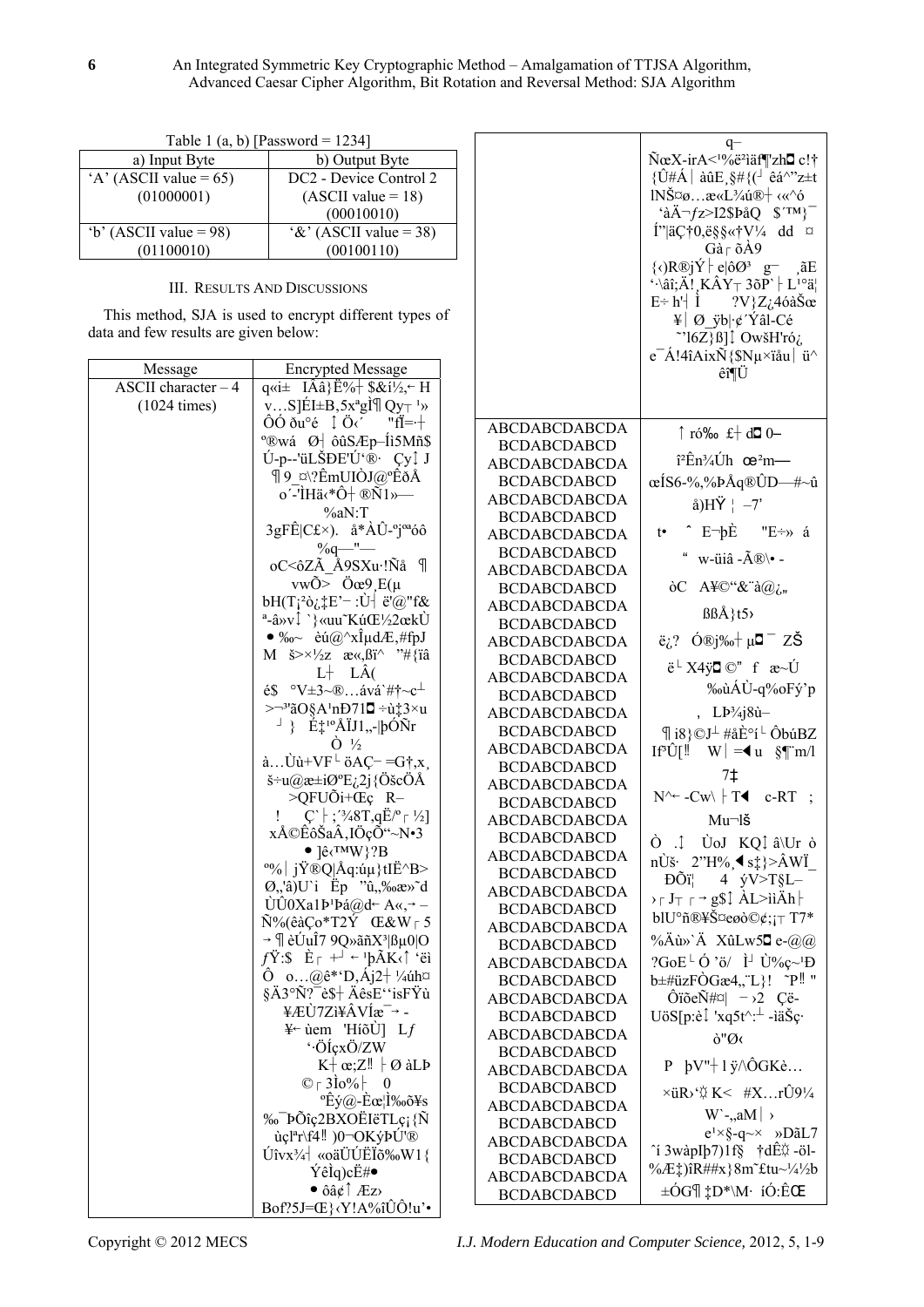| <b>ABCDABCDABCDA</b> | $\overline{y}$ 4'^ $\delta$ Àt $\bullet$ é <sup>a</sup> E‡= $\delta$ w†VS                                          |
|----------------------|--------------------------------------------------------------------------------------------------------------------|
| <b>BCDABCDABCD</b>   | $J\dot{U}\dot{O}\dot{U}^{1}3\sim  \Uparrow \pm \phi$ of                                                            |
| <b>ABCDABCDABCDA</b> |                                                                                                                    |
| <b>BCDABCDABCD</b>   | QôTà $\mathbb{R}^{\perp}$ & $\tilde{a}$ $\geq \tau$ <sup><math>\perp</math></sup> 6 1‰                             |
| (256 times ABCD;     | záN                                                                                                                |
| total 1024 bytes)    | ‰kQw\$ P륗                                                                                                          |
|                      | ŸÇšYÜ\$, <sup>o</sup> ⊤ ®m•                                                                                        |
|                      | $\acute{O}_{7}$ $\top$ R-                                                                                          |
|                      | »t <sup>o</sup> 2.} <sup>2</sup> .í→ : + H6T¤ÖtÅ                                                                   |
|                      | $\text{°chi}, \text{)}$ ,hNŒÞ#                                                                                     |
|                      | $u \rightarrow 4QZ$ $ zX^{1}$ $\gamma$ $ $ $ $                                                                     |
|                      | $\hat{\mathfrak{u}}$ ÁO $\bullet$ $\mathfrak{g}$ <sup>cc</sup>                                                     |
|                      | $\overline{a}$ + '½↑ \ $\overline{y}$ ^ $\overline{y}$ $\overline{y}$ $\overline{y}$ $\overline{y}$ $\overline{y}$ |
|                      | ↑ó                                                                                                                 |
|                      | Gé°dP☆ <a'okuɾgî<sup>-⊥ L</a'okuɾgî<sup>                                                                           |
|                      | ~Ñäð(ÞG $ <$ ÀX²Î[ã#[ $\perp$ F©                                                                                   |
|                      | $28 -$                                                                                                             |
|                      | $i\alpha f h \hat{U}$ ÷TaÇVO Ë $i$ -e^                                                                             |
|                      | $E_2^{1/4} = Bc^{\perp} \%$ / $\sqrt{ }$ % $V_0$                                                                   |
|                      | Àæ\$' <sub>i</sub> ,ì%<↓ ÿ¯† ,¿qéÙÜ                                                                                |
|                      | L <sup>1</sup> Ô&>',â <t§<kûùj=çmåþt< td=""></t§<kûùj=çmåþt<>                                                      |
|                      | ôIÿ<{ WJHÛ(âÜ● ‡wM{                                                                                                |
|                      | HÚš"u7                                                                                                             |
|                      | pd'& $\langle \sqrt[3]{4} - r\ddot{Y} \rangle$   c                                                                 |
|                      | ¡,a±çq HD"¥hI-                                                                                                     |
|                      | $LT\mathfrak{b}+f$   $\mathfrak{P}$ Fw' <sub>T</sub>                                                               |
|                      | $\forall$ ë ÁOüDoY $\dagger$                                                                                       |
|                      | $K\sqrt{2}$ u~+ °                                                                                                  |
|                      | ↓ ~ °6y,Í-å‹Cj© <sub>7</sub>                                                                                       |
|                      | sä•8 <cù< td=""></cù<>                                                                                             |
|                      | ‰¿çÀCÛôðf >, <sup>1</sup> éÀ@<↑<br>$\hat{e}$ @ $\hat{a}$ #Æÿ^ X <sup>-</sup>   ¶C= $i^3$ 4é£                       |
|                      |                                                                                                                    |
|                      | ü ?‰ Œls ÓÂ <sup>∴</sup> ^¶ð2 ã<br>$B$ $p-$                                                                        |
|                      |                                                                                                                    |
|                      | šð,ZC"◀ ┐ Vê)ãé'÷ê~šuQ£<br>»Óu-                                                                                    |
|                      | $Sz^{\perp}$ ùÜÛ, çã1- <sup><math>\wedge</math></sup> å  $\H$ "ggî                                                 |
|                      |                                                                                                                    |
|                      | ±ì:                                                                                                                |

**IV. SPECTRAL ANALYSIS AND CRYPTANALYSIS** 

One of the classical cryptanalysis method used is by detecting the frequency of characters in the encrypted text (message). So to test the effectiveness of SJA method, spectral analysis of the frequency of characters are closely observed. Using this method. SJA, we ran many analysis and tested different strings as input and used various methods of cryptanalysis. To show the usefulness and integrity of this cryptographic module, we used spectral analysis of the frequency of characters.

First, as a test case we chose, a file which contained 1024 ASCII value (1) and used this method to encrypt the data. Fig 1.1 shows the spectral analysis of frequency of characters of 1024 ASCII value (1) and Fig 1.2 shows the spectral analysis of frequency of characters of the encrypted data.





As 2<sup>nd</sup> Test case we chose a random text file. The spectral analysis of the frequency of characters of the text file is shown in Fig 2.1 and Fig 2.2 shows the spectral analysis of frequency of characters of encrypted text.

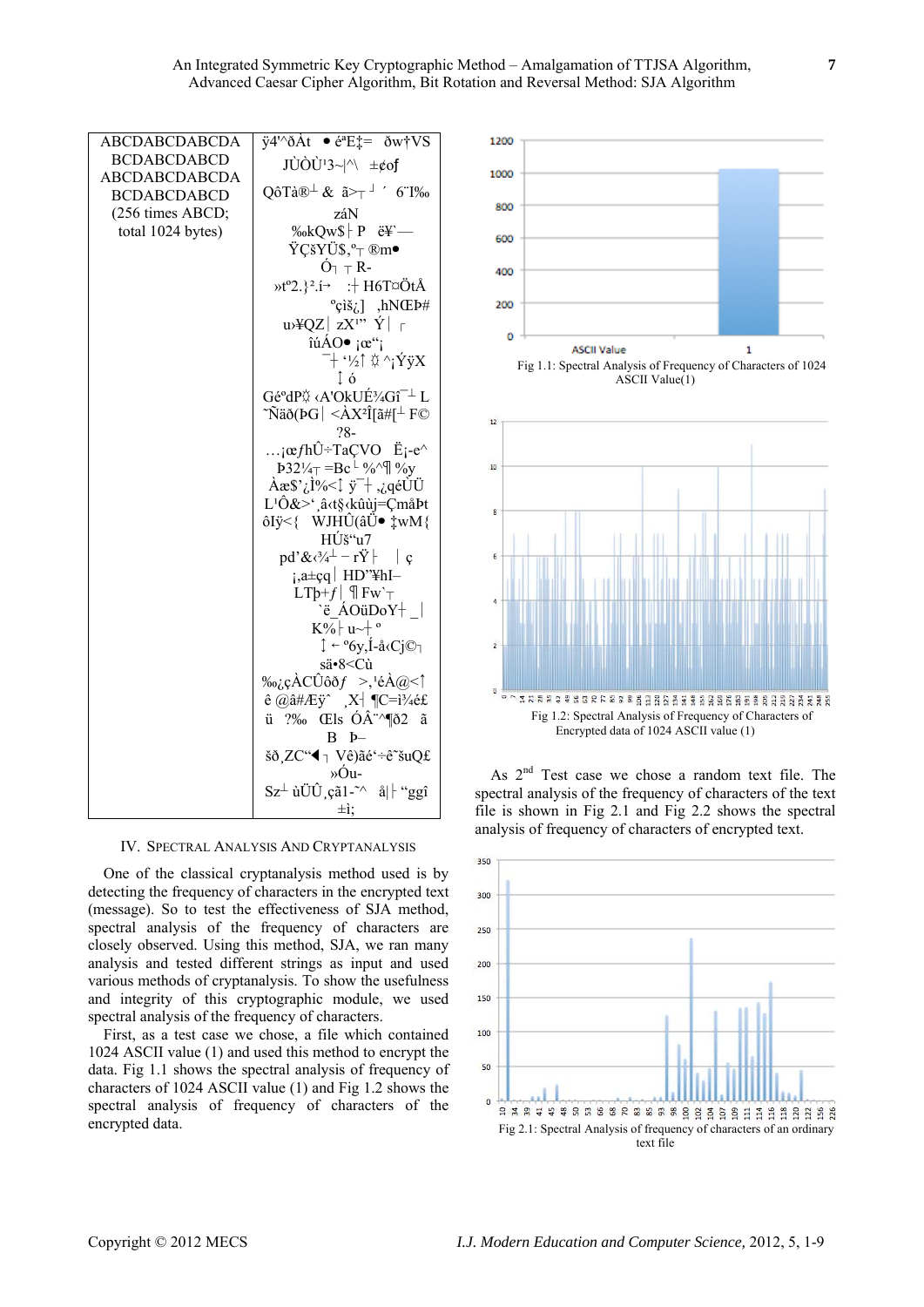

Fig 2.2: Spectral Analysis of frequency of characters of the encrypted text file

Thus from the above spectral analysis it is evident that the method, SJA, used here is very effective and there is no trace of any pattern in the encryption technique.

Since this cryptographic technique uses multiple bit and byte level encryption, which again occurs multiple times, for this reason, the method used here is unique and almost unbreakable because there is no trace of any pattern. And this method is also effective against both Differential Cryptanalysis (Differential Attack) and Brute-Force Attack.

## V. PERFORMANCE ANALYSIS

The performance of the SJA - Algoritm are tested extensively by taking different inputs. The following table shows the performance (on basis of time taken):

| <b>INPUTS</b>                                                                              | TIME TAKEN<br>TO ENCRYPT | TIME TAKEN<br><b>TO DECRYPT</b> |
|--------------------------------------------------------------------------------------------|--------------------------|---------------------------------|
| 64 Bytes of any<br>type of Message<br>(Generally text<br>containing<br>Alpha-Numeric)      | 1 sec                    | 1 sec                           |
| 128 Bytes of<br>any type of<br>Message<br>(Generally text<br>containing<br>Alpha-Numeric)  | 1 sec                    | 1 sec                           |
| 512 Bytes of<br>any type of<br>Message<br>(Generally text)<br>containing<br>Alpha-Numeric) | 2 secs                   | 2 secs                          |

| 1024 Bytes of<br>any type of<br>Message<br>(Generally text<br>containing<br>Alpha-Numeric) | 6 secs  | 6 secs  |
|--------------------------------------------------------------------------------------------|---------|---------|
| 2048 Bytes of<br>any type of<br>Message<br>(Generally text<br>containing<br>Alpha-Numeric) | 10 secs | 10 secs |

Thus from the above table we can see that as the number of bytes in a message increase, the time taken to encrypt or decrypt also increases. The following graph shows 'the increase in time' Vs 'the increase in bytes of the message':



a Message

From the above graph, it was found that time increses significantly with the increses in the number of bytes in the plain text file (with alphanumeric character). It is also evident that for maximum of 128 bytes per block of message (data), SJA - Algorithm works well and takes only 1 second time for encryption and decryption. For this reason, SJA – Algorithm can be used for network security also and is best used as 128 byte block cipher.

Since, Modular Reduction is used in this SJA - Algorithm, the time taken for encryption and deryption also increases because Modular Reduction of large numbers needs massive computation. For this reason, SJA - algorithm can not be used for large files. But, this problem can be easily solved by integrating software and hardware acceleration to speed up the computation of Modular Reduction.

## VI. CONCLUSION AND FUTURE SCOPE

In the present work we use three different algorithms to make the encryption process unbreakable from standard cryptographic attack. Our spectral analysis shows that our method is unbreakable We have applied our method on some known text where the same character repeats for a